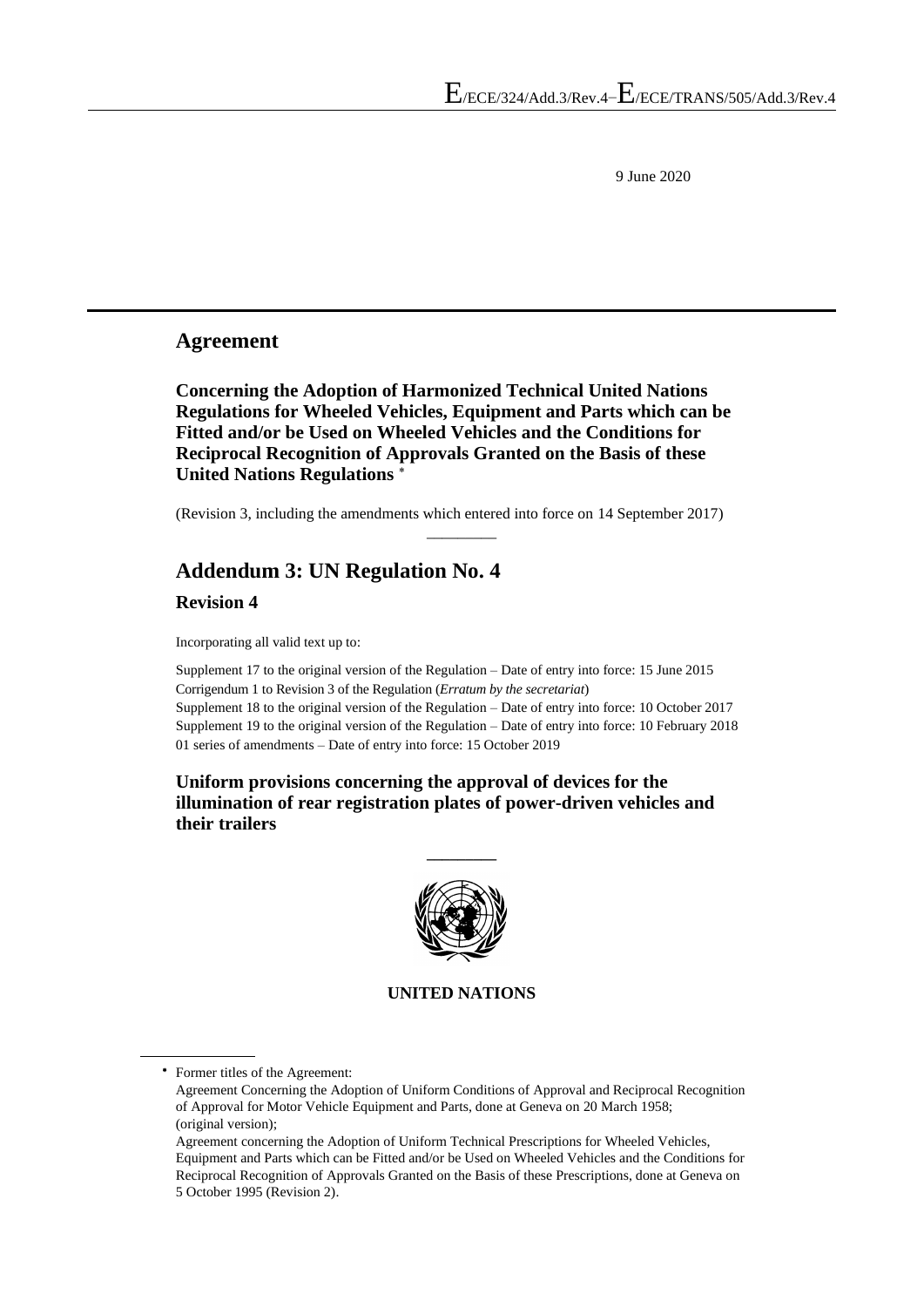This document is meant purely as documentation tool. The authentic and legal binding texts are:

- ECE/TRANS/WP.29/2014/54 as amended by para. 59 of the report (ECE/TRANS/WP.29/1112)
- E/ECE/324/Add.3/Rev.3/Corr.1-E/ECE/TRANS/505/Add.3/Rev.3/Corr.1
- ECE/TRANS/WP.29/2017/20
- ECE/TRANS/WP.29/2017/72 as amended by para. 74 of the report (ECE/TRANS/WP.29/1131)
- ECE/TRANS/WP.29/2018/92/Rev.1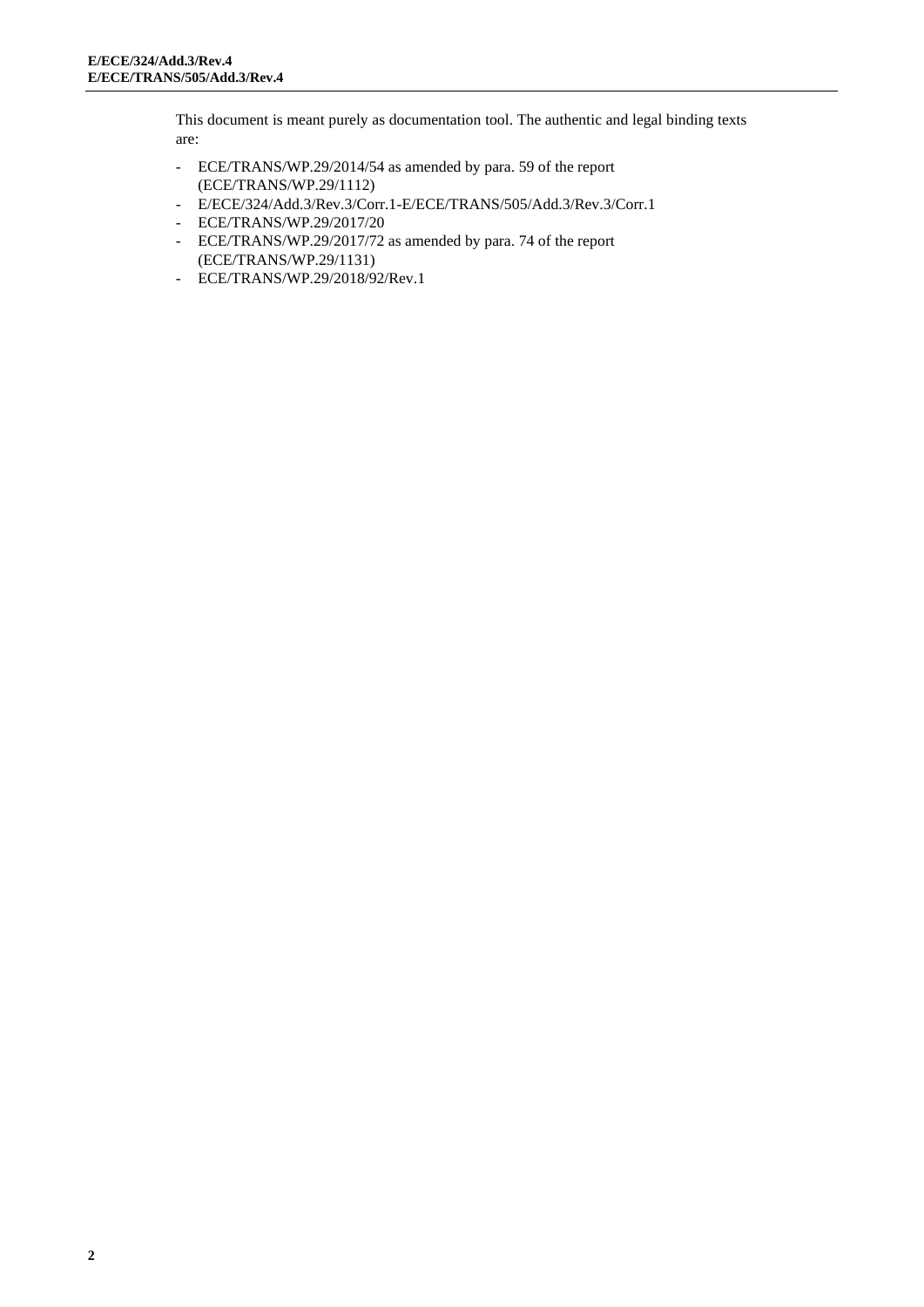# **UN Regulation No. 4**

# Uniform provisions concerning the approval of devices for the illumination of rear registration plates of power-driven vehicles and their trailers

## Contents

#### Page

| Regulation |                                                                             |                |
|------------|-----------------------------------------------------------------------------|----------------|
|            |                                                                             | 4              |
| 1.         |                                                                             |                |
| 2.         |                                                                             |                |
| 3.         |                                                                             |                |
| 4.         |                                                                             | 6              |
| 5.         |                                                                             | δ              |
| 6.         |                                                                             | ç              |
| 7.         |                                                                             | ς              |
| 8.         |                                                                             | 1 <sup>1</sup> |
| 9.         |                                                                             | 1 <sup>0</sup> |
| 10.        |                                                                             | 10             |
| 11.        |                                                                             | 11             |
| 12.        |                                                                             | 11             |
| 13.        |                                                                             | 11             |
| 14.        | Names and addresses of Technical Services conducting approval tests, and of | 12             |
| Annexes    |                                                                             |                |
| 1          |                                                                             | 13             |
| 2          |                                                                             | 16             |
| 3          |                                                                             | 18             |
| 4          |                                                                             | 21             |
| 5          |                                                                             | 22             |
| 6          |                                                                             | 2 <sup>3</sup> |
| 7          |                                                                             | 25             |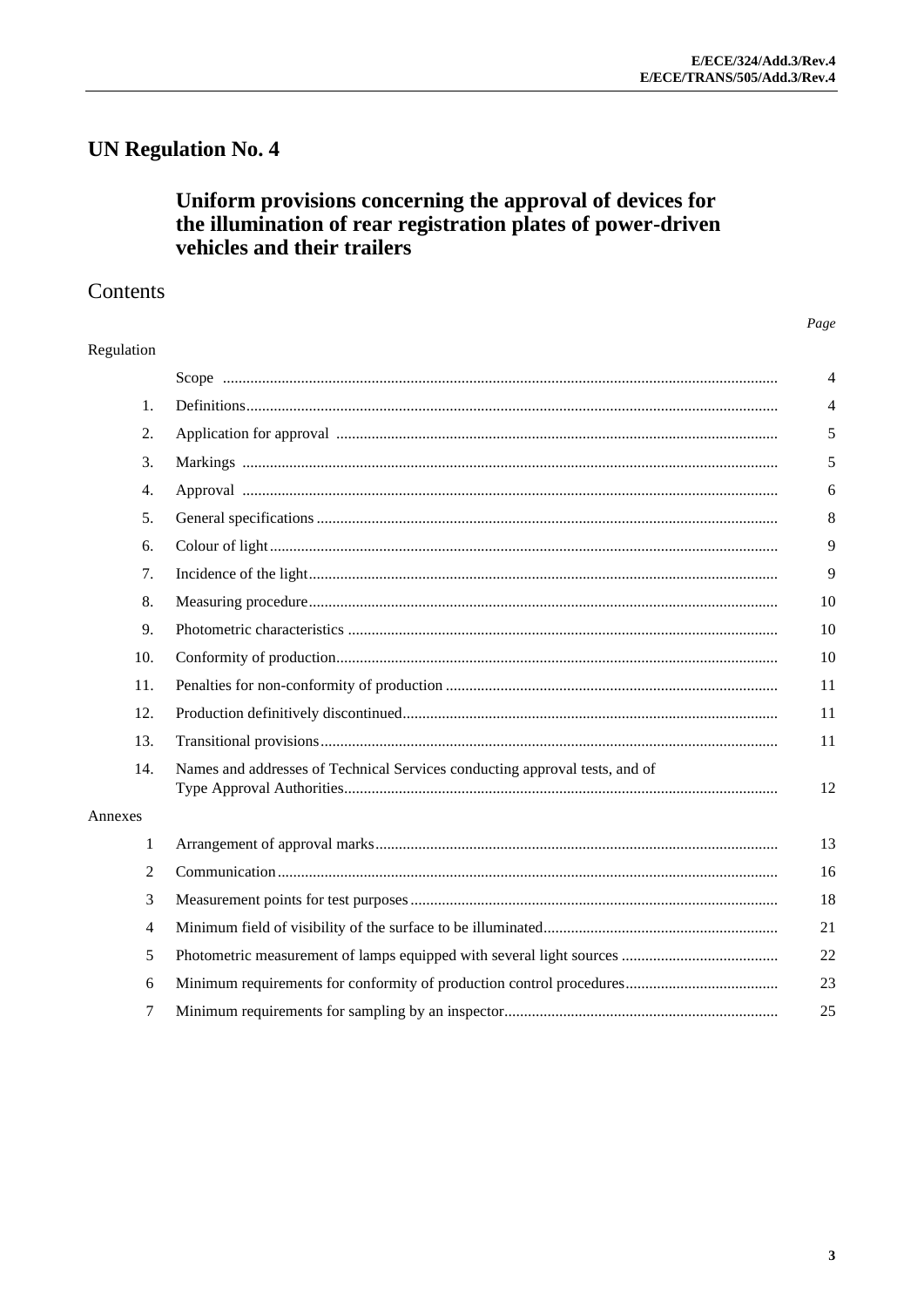## <span id="page-3-0"></span>**Scope**

This Regulation applies to rear registration plate lamps for vehicles of categories M, N, O, and T. 1

## <span id="page-3-1"></span>**1. Definitions**

For the purpose of this Regulation:

- 1.1. "*Rear registration plate lamp*" means the device for the illumination of rear registration plates, hereinafter called "illuminating device", which illuminates the rear registration plate by reflection. For the approval of this device, the illumination of the space to be occupied by the plate is determined. The illuminated areas are grouped into the following categories:
- 1.1.1. Category 1a: illuminated area for use on a vehicle mounted a registration plate, the size of which is 340 x 240 mm or less (tall plate).
- 1.1.2. Category 1b: illuminated area for use on a vehicle mounted a registration plate, the size of which is 520 x 120 mm or less (wide plate).
- 1.1.3. Category 1c: illuminated area for use on a vehicle mounted a registration plate, the size of which is 255 x 165 mm or less (plate for agricultural or forestry tractors).
- 1.1.4. Category 2a: illuminated area for use on a vehicle mounted a registration plate, the size of which is 330 x 165 mm or less.
- 1.1.5. Category 2b: illuminated area for use on a vehicle mounted a registration plate, the size of which is 440 x 220 mm or less.
- 1.2. The definitions given in UN Regulation No. 48 and its series of amendments in force at the time of application for type approval shall apply to this Regulation.
- 1.3. "*Rear registration plate lamps of different types*" means lamps which differ in such essential respects as:
	- (a) The trade name or mark:
		- (i) Lamps bearing the same trade name or mark but produced by different manufacturers shall be considered as being of different types;
		- (ii) Lamps produced by the same manufacturer differing only by the trade name or mark shall be considered as being of the same type.
	- (b) The characteristics of the optical system (levels of intensity, light distribution angles, category of light source, light source module, etc.).
- 1.4. References made in this Regulation to standard (étalon) filament lamp(s) and to UN Regulation No. 37 shall refer to UN Regulation No. 37 and its series of amendments in force at the time of application for type approval.

References made in this Regulation to standard (étalon) LED light source(s) and to UN Regulation No. 128 shall refer to UN Regulation No. 128 and its series of amendments in force at the time of application for type approval.

<sup>&</sup>lt;sup>1</sup> As defined in the Consolidated Resolution on the Construction of Vehicles (R.E.3.) (ECE/TRANS/WP.29/78/Rev.6, para. 2.) [www.unece.org/trans/main/wp29/wp29wgs/wp29gen/wp29resolutions.html](http://www.unece.org/trans/main/wp29/wp29wgs/wp29gen/wp29resolutions.html)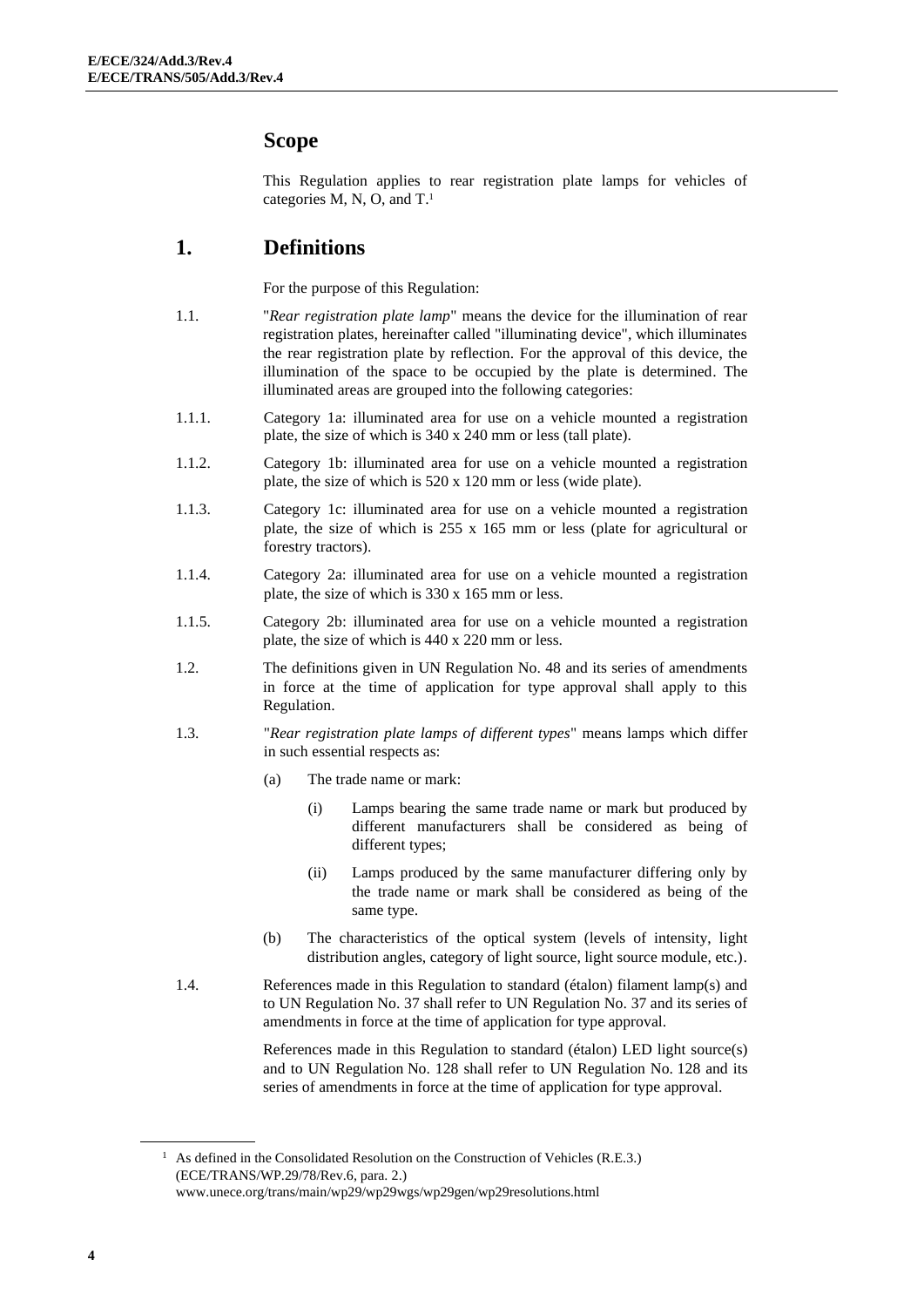# <span id="page-4-0"></span>**2. Application for approval**

The application for approval shall be submitted by the holder of the trade name or mark or by his duly accredited representative. It shall specify whether the device is intended to illuminate the area, category 1a, 1b, 1c, 2a, 2b, or any combination of those areas according to paragraphs 1.1.1. to 1.1.5. At the choice of the applicant, it will also specify that the device may be fitted in more than one or a field of positions in relation to the space to be occupied by this registration plate; these different positions shall be indicated by the applicant in the communication form. It shall be accompanied by the following, in respect of each type:

- (a) Drawings (three copies) in sufficient detail to permit identification of the type and showing geometrically the position in which the illuminating device is to be fitted in relation to the space to be occupied by the registration plate, and the outlines of the area adequately illuminated. The drawings must show the position intended for the approval number in relation to the circle of the approval mark;
- (b) A brief technical description stating in particular, with the exception of lamps with non-replaceable light sources:
	- (i) The category or categories of filament lamp prescribed; this filament lamp category shall be one of those contained in UN Regulation No. 37 and its series of amendments in force at the time of application for type approval; and/or
	- (ii) The category or categories of LED light source(s) prescribed; this LED light source category shall be one of those contained in UN Regulation No. 128 and its series of amendments in force at the time of application for type approval.; and/or
	- (iii) The light source module specific identification code<sup>2</sup>;
- (c) Two samples, equipped with the light source(s);
- (d) In the case of a non-replaceable filament lamp(s) or light source module(s) equipped with non-replaceable filament lamp(s): the documents according to paragraph 5.7. of this Regulation;
- (e) In the case of a type of lamp differing only by the trade name or mark from a type that has already been approved it shall be sufficient to submit:
	- (i) A declaration by the lamp manufacturer that the type submitted is identical (except in the trade name or mark) with and has been produced by the same manufacturer as the type already approved, the latter being identified by its approval code;
	- (ii) Two samples bearing the new trade name or mark or equivalent documentation.

# <span id="page-4-1"></span>**3. Markings**

Illuminating devices submitted for approval must bear:

3.1. The trade name or mark of the maker or manufacturer of the illuminating device;

<sup>&</sup>lt;sup>2</sup> A light source is defined in ISO 7227:1987 "Road vehicles - Lighting and light-signalling devices -Vocabulary" as an emitter of visible and radiant energy.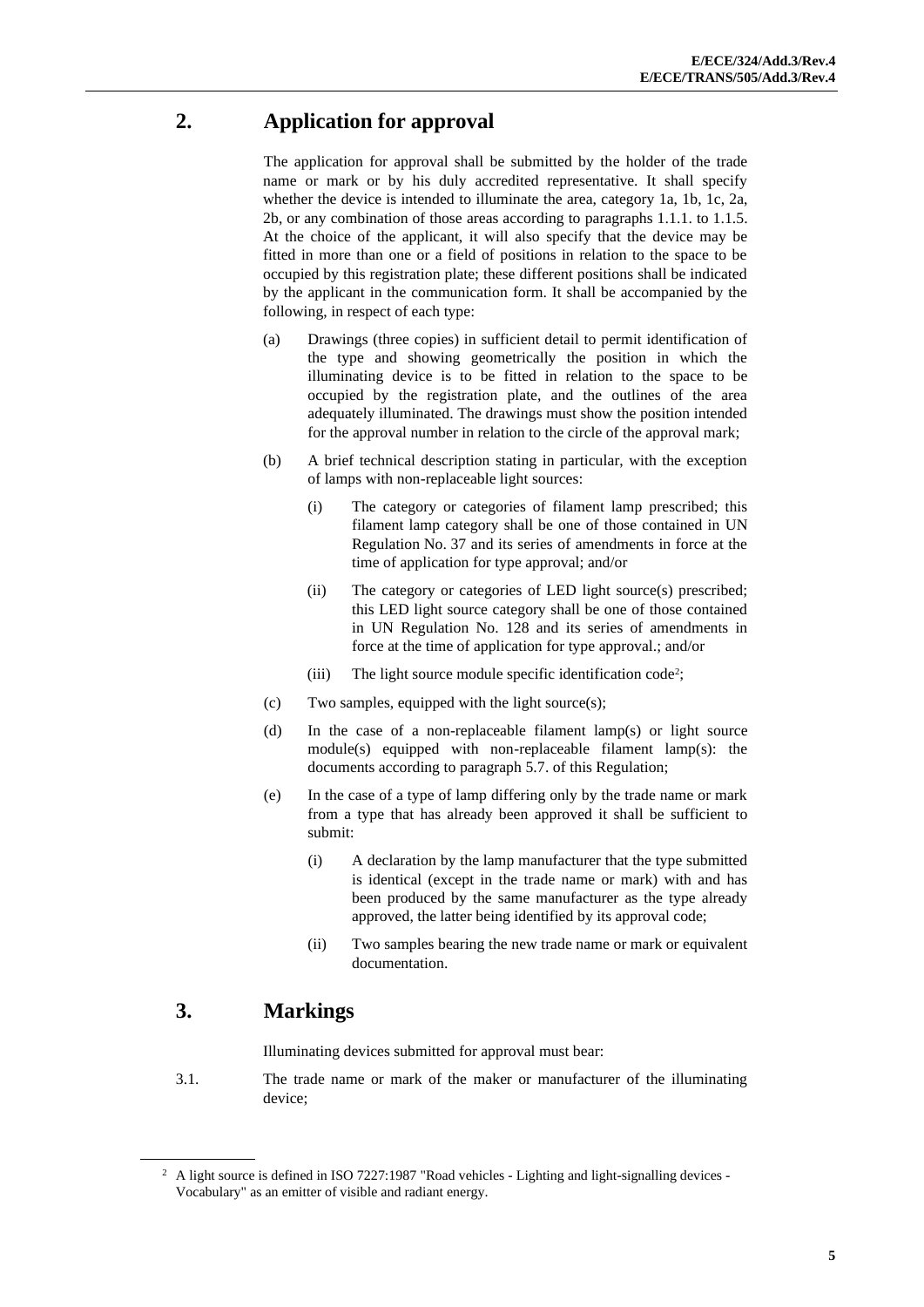- 3.2. A space of sufficient size for the approval mark; this space shall be shown in the drawings mentioned in paragraph 2. (a) above.
- 3.3. In the case of lamps with non-replaceable light sources or light source module(s), the marking of the rated voltage or range of voltage.
- 3.4. With the exception of lamps with non-replaceable light sources it must bear a clearly legible and indelible marking indicating:
	- (a) The category or categories of light source(s) prescribed; and/or
	- (b) The light source module specific identification code.
- 3.5. In the case of lamps with light source module(s), the light source module(s) shall bear:
- 3.5.1. The trade name or mark of the applicant; this marking must be clearly legible and indelible;
- 3.5.2. The specific identification code of the module; this marking must be clearly legible and indelible. This specific identification code shall comprise the starting letters "MD" for "MODULE" followed by the approval marking without the circle as prescribed in paragraph 4.4.1. below and, in the case of several non-identical light source modules are used, followed by additional symbols or characters; this specific identification code shall be shown in the drawings mentioned in paragraph 2. (a) above.

The approval marking does not have to be the same as the one on the lamp in which the module is used, but both markings shall be from the same applicant.

3.5.3. The marking of the rated voltage or range of voltage.

## <span id="page-5-0"></span>**4. Approval**

- 4.1. If the two samples of a type of illuminating device submitted in accordance with paragraph 2. above satisfy the provisions of this Regulation, approval shall be granted.
- 4.2. An approval number shall be assigned to each type approved. Its first two digits (at present  $00$  for the Regulation in its original form)<sup>3</sup> shall indicate the series of amendments incorporating the most recent major technical amendments made to the Regulation at the time of issue of the approval. The same Contracting Party may not assign this number to another type of device covered by this Regulation, except in the case of an extension of the approval to a device differing only in the colour of the light emitted.
- 4.3. Notice of approval or of extension or refusal of approval of a type of illuminating device pursuant to this Regulation shall be communicated to the Parties to the 1958 Agreement applying this Regulation, by means of a form conforming to the model in Annex 2 to this Regulation.
- 4.4. Every illuminating device conforming to a type approved under this Regulation shall, in addition to the markings referred to in paragraphs 3. (a) and (c) above, bear an international approval mark in conformity with Annex 1, consisting of:

<sup>&</sup>lt;sup>3</sup> The 01 series of amendments does not require changes in the approval number (TRANS/WP.29/815, para. 82).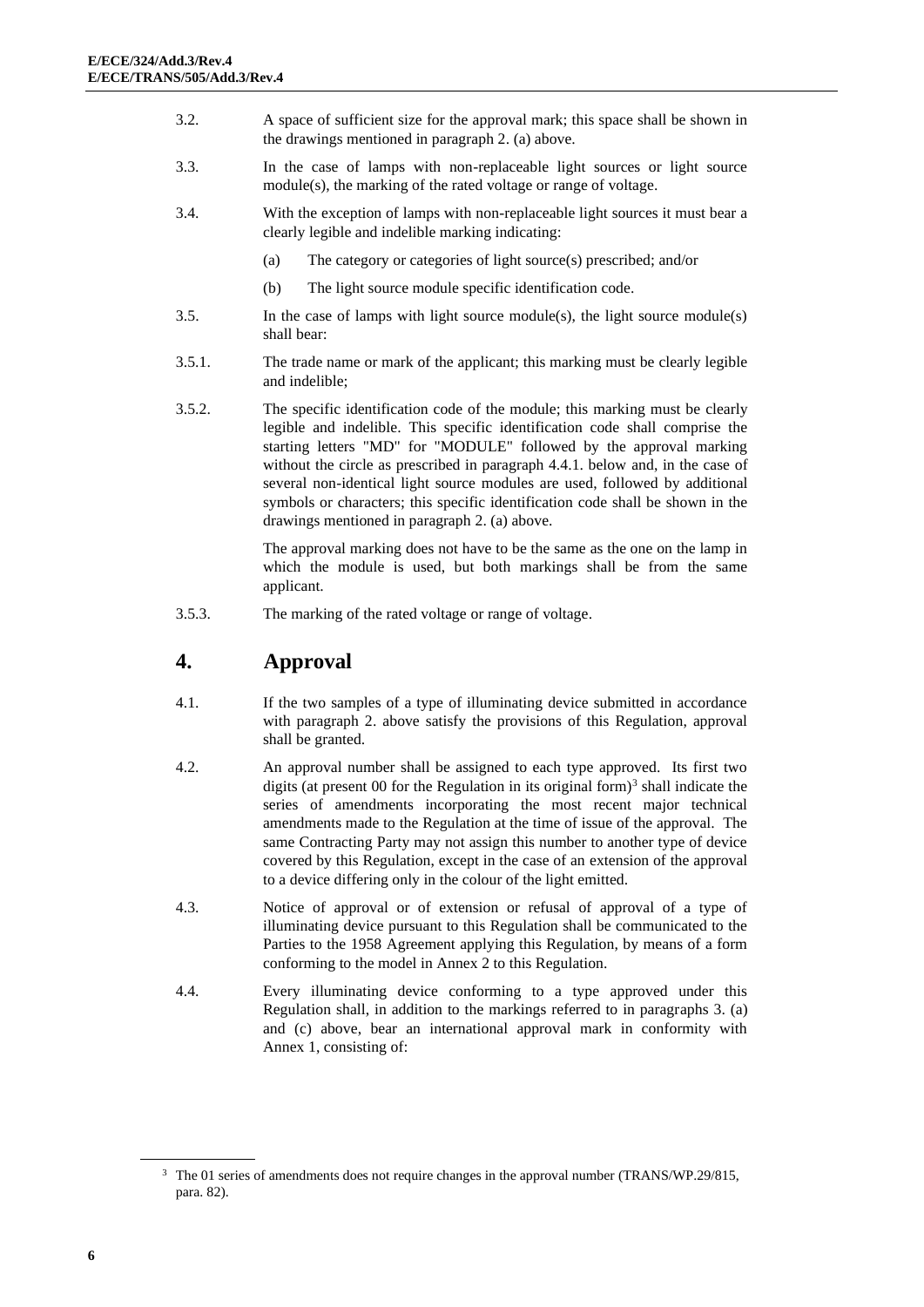- 4.4.1. A circle surrounding the letter "E" followed by a number identifying the country which has granted approval; 4
- 4.4.2. An approval number, in the vicinity of the circle;
- 4.4.3. The following additional symbol: the letter "L";
- 4.4.4. The first two digits of the approval number which indicate the most recent series of amendments to this Regulation may be placed in the vicinity of the additional symbol L.
- 4.5. The mark and symbols referred to in paragraphs 4.4.1., 4.4.2. and 4.4.3. shall be indelible and shall be clearly legible even when the illuminating device is mounted on the vehicle.
- 4.6. When two or more lamps are part of the same unit of grouped, combined or reciprocally incorporated lamps, approval is granted only if each of these lamps satisfies the requirements of this Regulation or of another UN Regulation. Lamps not satisfying any one of those Regulations shall not be part of such a unit of grouped, combined or reciprocally incorporated lamps.
- 4.6.1. Where grouped, combined or reciprocally incorporated lamps comply with the requirements of several UN Regulations, a single international approval mark may be applied, consisting of a circle surrounding the letter "E" followed by the distinguishing number of the country which has granted the approval, an approval number and, if necessary, the required arrow. This approval mark may be placed anywhere on the grouped, combined or reciprocally incorporated lamps provided that:
- 4.6.1.1. It is visible after their installation;
- 4.6.1.2. No part of the grouped, combined or reciprocally incorporated lamps that transmits light can be removed without at the same time removing the approval mark.
- 4.6.2. The identification symbol for each lamp appropriate to each UN Regulation under which approval has been granted, together with the corresponding series of amendments incorporating the most recent major technical amendments to the Regulation at the time of issue of the approval, shall be marked:
- 4.6.2.1. Either on the appropriate light-emitting surface;
- 4.6.2.2. Or in a group, in such a way that each lamp of the grouped, combined or reciprocally incorporated lamps may be clearly identified (see three possible examples in Annex 1).
- 4.6.3. The size of the components of a single approval mark shall not be less than the minimum size required for the smallest of the individual marks by a Regulation under which approval has been granted.
- 4.6.4. An approval number shall be assigned to each type approved. The same Contracting Party may not assign the same number to another type of grouped, combined or reciprocally incorporated lamps covered by this Regulation.
- 4.6.5. The approval marking shall be clearly legible and indelible. It may be placed on an inner or outer part (transparent or not) of the device which cannot be separated from the transparent part of the device emitting the light. In any

<sup>4</sup> The distinguishing numbers of the Contracting Parties to the 1958 Agreement are reproduced in Annex 3 to the Consolidated Resolution on the Construction of Vehicles (R.E.3) (ECE/TRANS/WP.29/78/Rev.6) [www.unece.org/trans/main/wp29/wp29wgs/wp29gen/wp29resolutions.html](http://www.unece.org/trans/main/wp29/wp29wgs/wp29gen/wp29resolutions.html)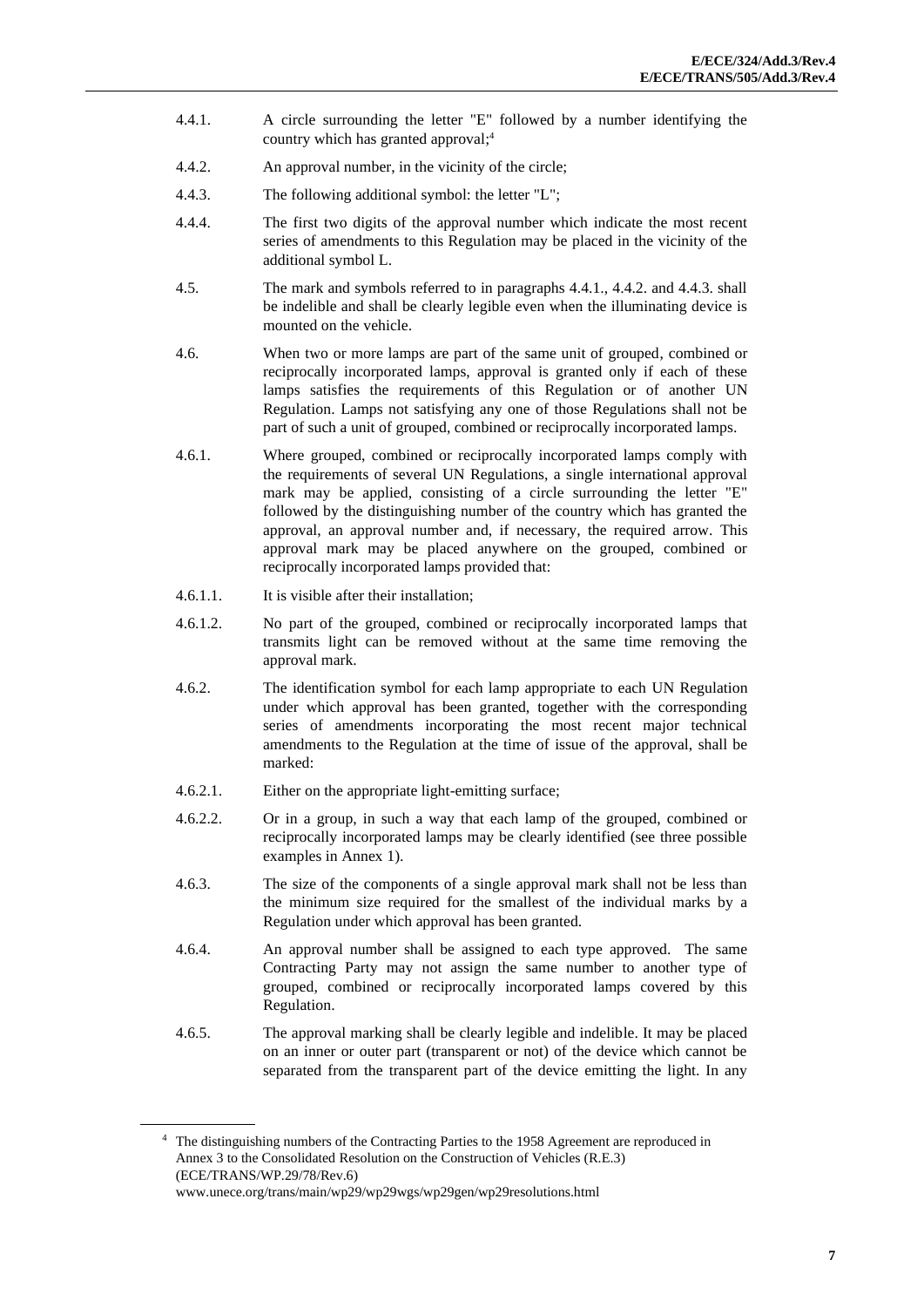case the marking shall be visible when the device is fitted on the vehicle or when a movable part such as the hood or boot lid or a door is opened.

4.7. Annex 1 gives examples of arrangements of approval marks for a single lamp (Figure 1) and for grouped, combined or reciprocally incorporated lamps (Figure 2) with all the additional symbols referred to above.

# <span id="page-7-0"></span>**5. General specifications**

The requirements contained in sections 5. "General specifications" and 6. "Individual specifications" and in the Annexes referenced in the said sections of UN Regulations Nos. 48, 53, 74 or 86, and their series of amendments in force at the time of application for the device type approval shall apply to this Regulation.

The requirements pertinent to each device and to the category/ies of vehicle on which the device is intended to be installed shall be applied, where its verification at the moment of device type approval is feasible.

Each device shall satisfy the provisions of paragraph 9<sup>5</sup> .

- 5.1. The devices for the illumination of rear registration plates shall be so constructed that the whole surface of the plate will be visible within the angles given in Annex 4.
- 5.2. All measurements shall be made with the standard uncoloured or coloured light source of the category prescribed by the manufacturer, supplied with the voltage:
	- (a) In the case of filament lamp(s), that is necessary to produce the reference luminous flux required for that category of filament lamp;
	- (b) In the case of LED light source(s) of  $6.75$  V,  $13.5$  V or  $28.0$  V, the luminous flux value produced shall be corrected. The correction factor is the ratio between the objective luminous flux and the value of the luminous flux found at the voltage applied.

All measurements on the devices with non-replaceable light sources shall be made at 6.75 V, 13.5 V or 28.0 V respectively.

- 5.3 In the case of light sources supplied by a special power supply, the above test voltages shall be applied to the input terminals of that power supply. The test laboratory may require from manufacturer the special power supply needed to supply the light sources.
- 5.4. For any rear registration plate illuminating device, except those equipped with filament lamp(s), the luminance values measured after one minute and after 30 minutes of operation shall comply with the minimum requirements.

The luminance distribution after one minute of operation can be calculated by applying at each test point the ratio of luminance values measured in one point after one minute and after 30 minutes of operation.

- 5.5. In the case of light source modules, it shall be checked that:
- 5.5.1. The design of the light source module(s) shall be such as:
	- (a) That each light source module can only be fitted in no other position than the designated and correct one and can only be removed with the use of tool(s);

<sup>&</sup>lt;sup>5</sup> These specifications are such as to ensure good visibility if the inclination of the registration plate does not exceed 30º on either side of the vertical.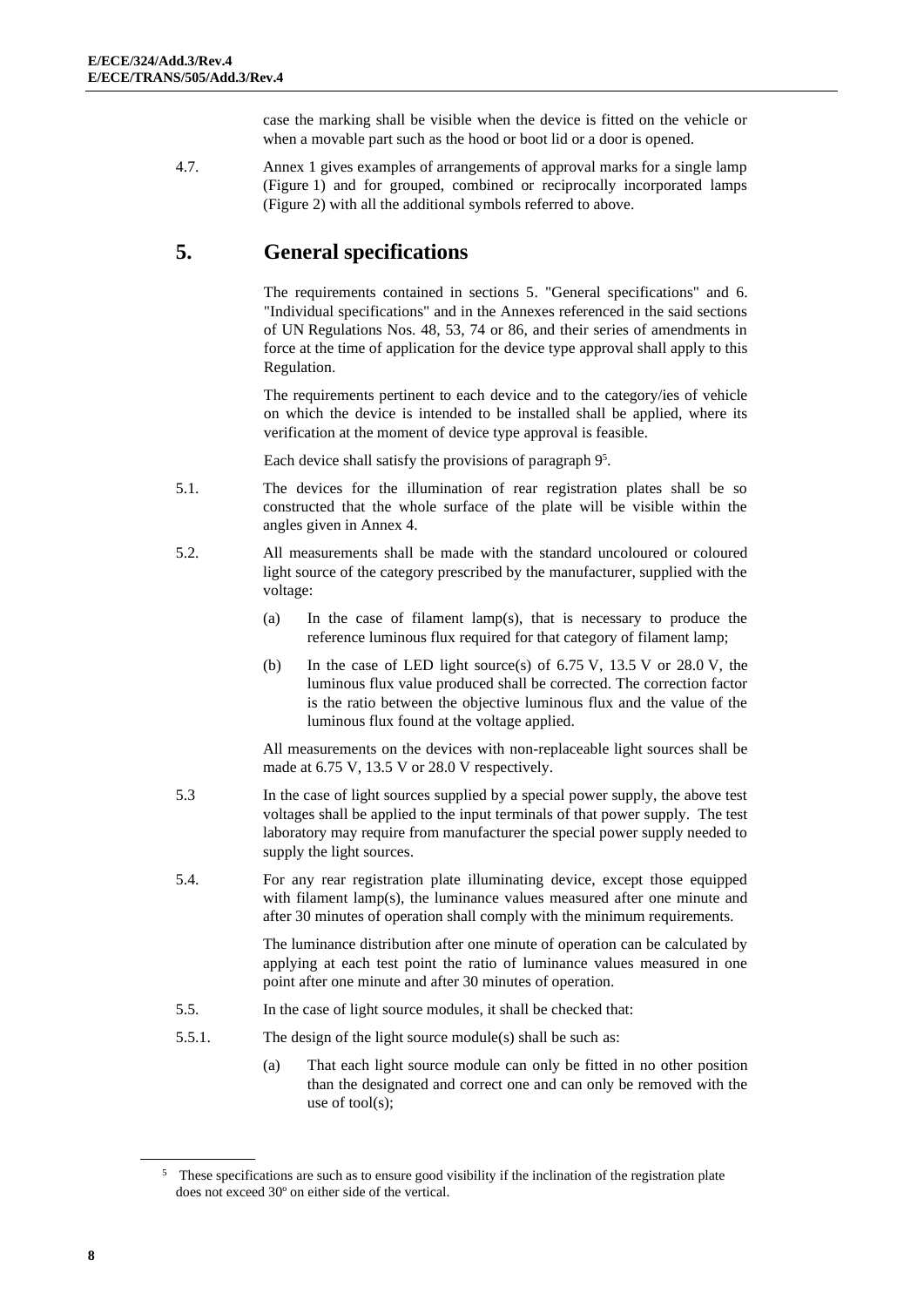- (b) If there are more than one light source module used in the housing for a device, light source modules having different characteristics cannot be interchanged within the same lamp housing.
- 5.5.2. The light source module(s) shall be tamperproof.
- 5.5.3. A light source module shall be so designed that regardless of the use of tool(s), it shall not be mechanically interchangeable with any replaceable approved light source.
- 5.6. In the case of replaceable light source(s):
- 5.6.1. The illuminating device shall only be equipped with light source(s) approved according to UN Regulation No. 37 and/or UN Regulation No. 128, provided that no restriction on the use is made in UN Regulation No. 37 and its series of amendments in force at the time of application for type approval or in UN Regulation No. 128 and its series of amendments in force at the time of application for type approval.
- 5.6.2. The design of the device shall be such that the light source cannot be fixed in any other position but the correct one.
- 5.6.3. The light source holder shall conform to the characteristics given in IEC Publication 60061. The holder data sheet relevant to the category of light source used, applies.
- 5.7. In the case of non-replaceable filament lamp(s) or light source module(s) equipped with non-replaceable filament lamp(s), the applicant shall annex to the type approval documentation a report (by the light source manufacturer indicated in the type approval documentation), acceptable to the Authority responsible for type approval, that demonstrates compliance of these nonreplaceable filament lamp(s) with the requirements as specified in paragraph 4.11. of IEC 60809, Edition 3.

## <span id="page-8-0"></span>**6. Colour of light**

The light of the lamp used in the illuminating device must be sufficiently colourless not to cause any appreciable change in the colour of the registration plate.

## <span id="page-8-1"></span>**7. Incidence of the light**

The manufacturer of the illuminating device shall specify one or more or a field of positions in which the device is to be fitted in relation to the space for the registration plate; when the lamp is placed in the position (s) specified by the manufacturer the angle of incidence of the light on the surface of the plate shall not exceed 82º at any point of the surface to be illuminated, this angle being measured from the extremity of the device's illuminating area which is furthest from the surface of the plate. If there is more than one illuminating device, the foregoing requirement shall apply only to that part of the plate intended to be illuminated by the device concerned.

When the device has one outer edge of the illuminating surface that is parallel to the surface of the registration plate, the extremity of the illuminating surface of the device which is furthest from the surface of the plate is the middle point of the edge of the illuminating surface, which is parallel to the plate and is furthest from the surface of the plate.

The device must be so designed that no light is emitted directly towards the rear, with the exception of red light if the device is combined or grouped with a rear lamp.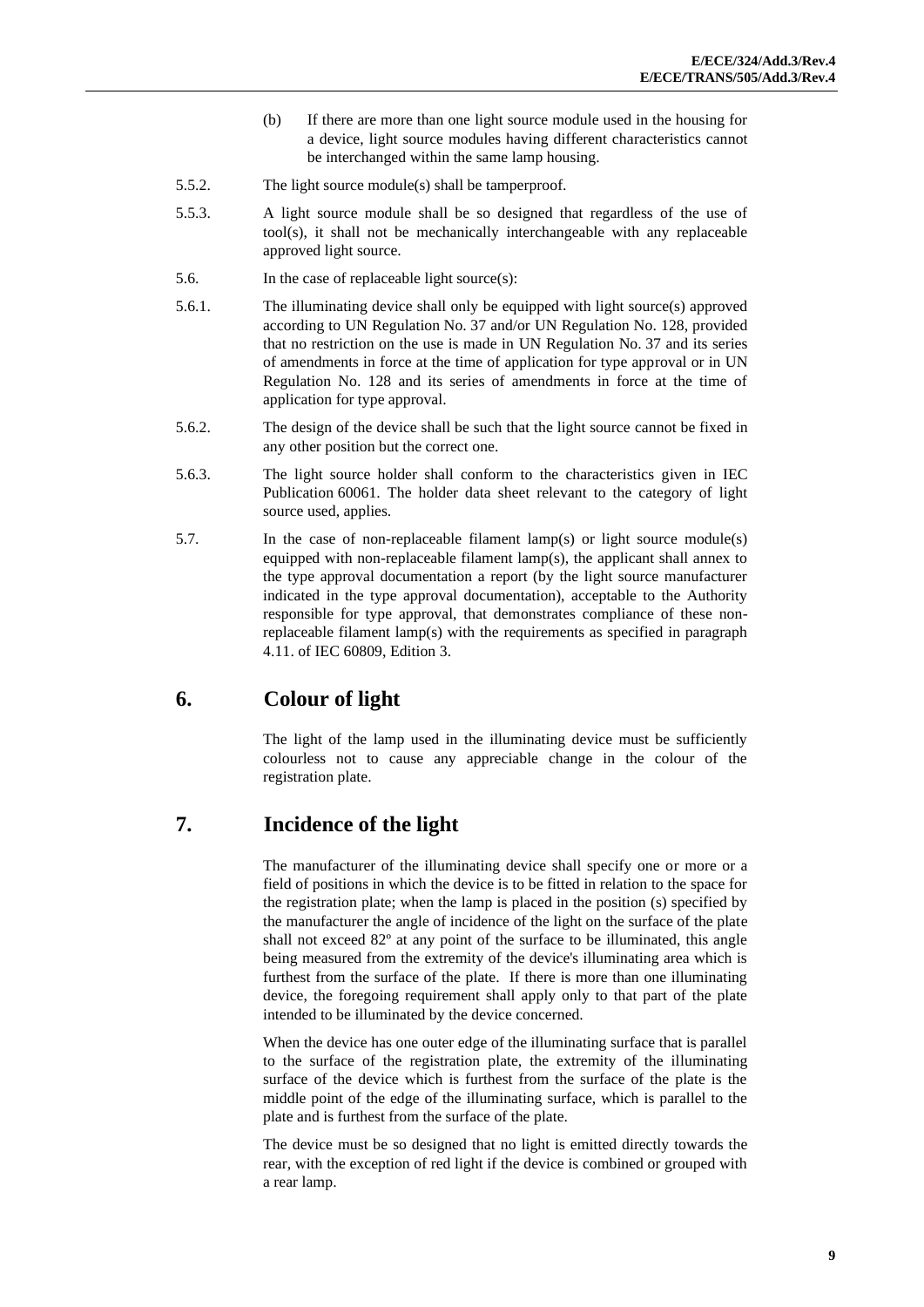# <span id="page-9-0"></span>**8. Measuring procedure**

Luminance measurements shall be made on a diffuse colourless surface with known diffuse reflection factor<sup>6</sup>. The diffuse colourless surface shall have the dimensions of the registration plate or the dimension exceeding one measuring point. Its centre shall be placed in the centre of the positions of the measuring points.

This diffuse colourless surface(s) shall be placed in the position normally occupied by the registration plate and 2 mm in front of its holder.

Luminance measurements shall be made perpendicularly to the surface of the diffuse colourless surface with the tolerance of 5° in each direction at the points shown in Annex 3 to this Regulation, each point representing a circular area of 25 mm in diameter. The measured luminance shall be corrected for the diffuse reflection factor 1.0.

# <span id="page-9-1"></span>**9. Photometric characteristics**

At each of the points of measurement shown in Annex 3, the luminance B shall be at least equal to 2.5 cd/m<sup>2</sup>.

The gradient of the luminance between the values  $B_1$  and  $B_2$ , measured at any two points 1 and 2 selected from among those mentioned above, shall not exceed 2 x Bo/cm, Bo being the minimum luminance measured at the various points, that is to say:

 $\leq 2 \times \text{Bo/cm}$ distance 1- 2 in cm  $B_2 - B_1$ 

# <span id="page-9-2"></span>**10. Conformity of production**

The conformity of production procedures shall comply with those set out in the Agreement, Schedule 1 (E/ECE/TRANS/505/Rev.3), with the following requirements:

10.1. Devices for the illumination of rear registration plates (henceforth called devices) shall be so manufactured as to conform to the type approved under this Regulation. If there is more than one device necessary for meeting the requirements of this Regulation, then in the following text a device means a set of devices.

> The compliance with the requirements set forth in paragraphs 5., 6. and 9. above shall be verified as follows:

- 10.1.1. The minimum requirements for conformity of production control procedures set forth in Annex 6 to this Regulation shall be complied with.
- 10.1.2. The minimum requirements for sampling by an inspector set forth in Annex 7 to this Regulation shall be complied with.
- 10.2. The Authority which has granted type approval may at any time verify the conformity control methods applied in each production facility. The normal frequency of these verifications shall be once every two years.
- 10.3. In the case of non-replaceable filament lamp(s) or light source module(s) equipped with non-replaceable filament lamps, a report (by the light source manufacturer indicated in the type approval documentation) shall

 $6$  CIE Publication No.17 –1970, paragraph 45-20-040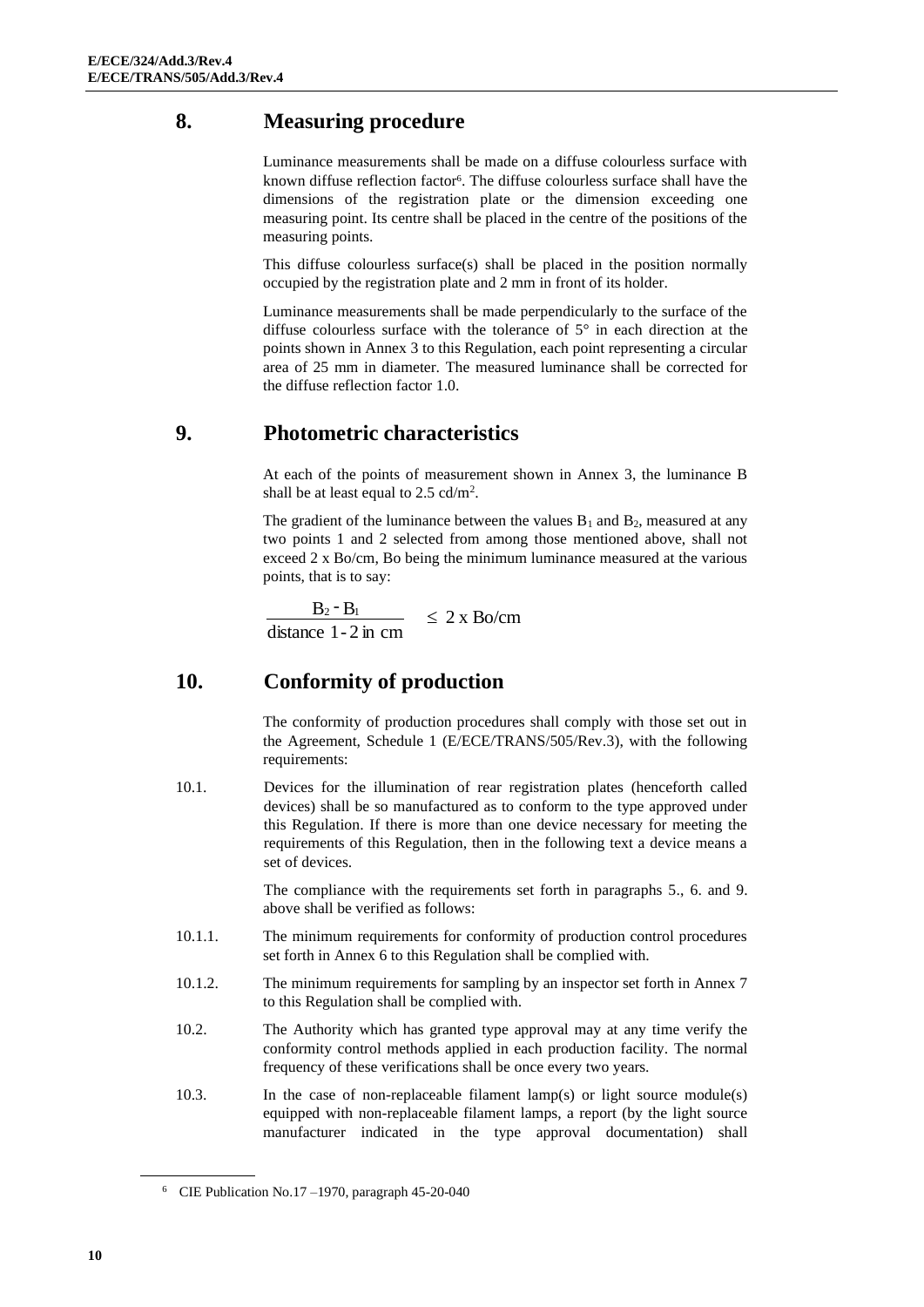demonstrate compliance of these non-replaceable filament lamp(s) with lifetime requirements and, in the case of colour coated filament lamps, also with colour endurance requirements, as specified in paragraph 4.11. of IEC 60809, Edition 3*.*

## <span id="page-10-0"></span>**11. Penalties for non-conformity of production**

- 11.1. The approval granted in respect of an illuminating device pursuant to this Regulation may be withdrawn if the requirements laid down above are not complied with.
- 11.2. If a Contracting Party to the Agreement which applies this Regulation withdraws an approval it has previously granted, it shall forthwith notify the other Contracting Parties applying this Regulation thereof by means of a communication form conforming to the model in Annex 2 to this Regulation.

# <span id="page-10-1"></span>**12. Production definitively discontinued**

If the holder of the approval completely ceases to manufacture an illuminating device under this Regulation, he shall inform thereof the Authority which granted the approval. Upon receiving the relevant communication that Authority shall inform the other Parties to the Agreement which apply this Regulation thereof by means of a communication form conforming to the model in Annex 2 to this Regulation.

# <span id="page-10-2"></span>**13. Transitional provisions<sup>7</sup>**

- 13.1. As from 24 months after the official date of entry into force of UN Regulation No. 148, Contracting Parties applying this Regulation shall cease to grant approvals to this Regulation.
- 13.2. Contracting Parties applying this Regulation shall not refuse to grant extensions of approval to this and any previous series of amendments of this Regulation.
- 13.3. Contracting Parties applying this Regulation shall continue to grant approvals for devices on basis of this and any previous series of amendments to this Regulation, provided that the devices are intended as replacements for fitting to vehicles in use.
- 13.4. Contracting Parties applying this Regulation shall continue to allow fitting or use on a vehicle in use of device approved to this Regulation as amended by any previous series of amendments, provided that the device is intended for replacement.

<sup>7</sup> The 01 series of amendments does not require changes in the approval number (TRANS/WP.29/815, para. 82).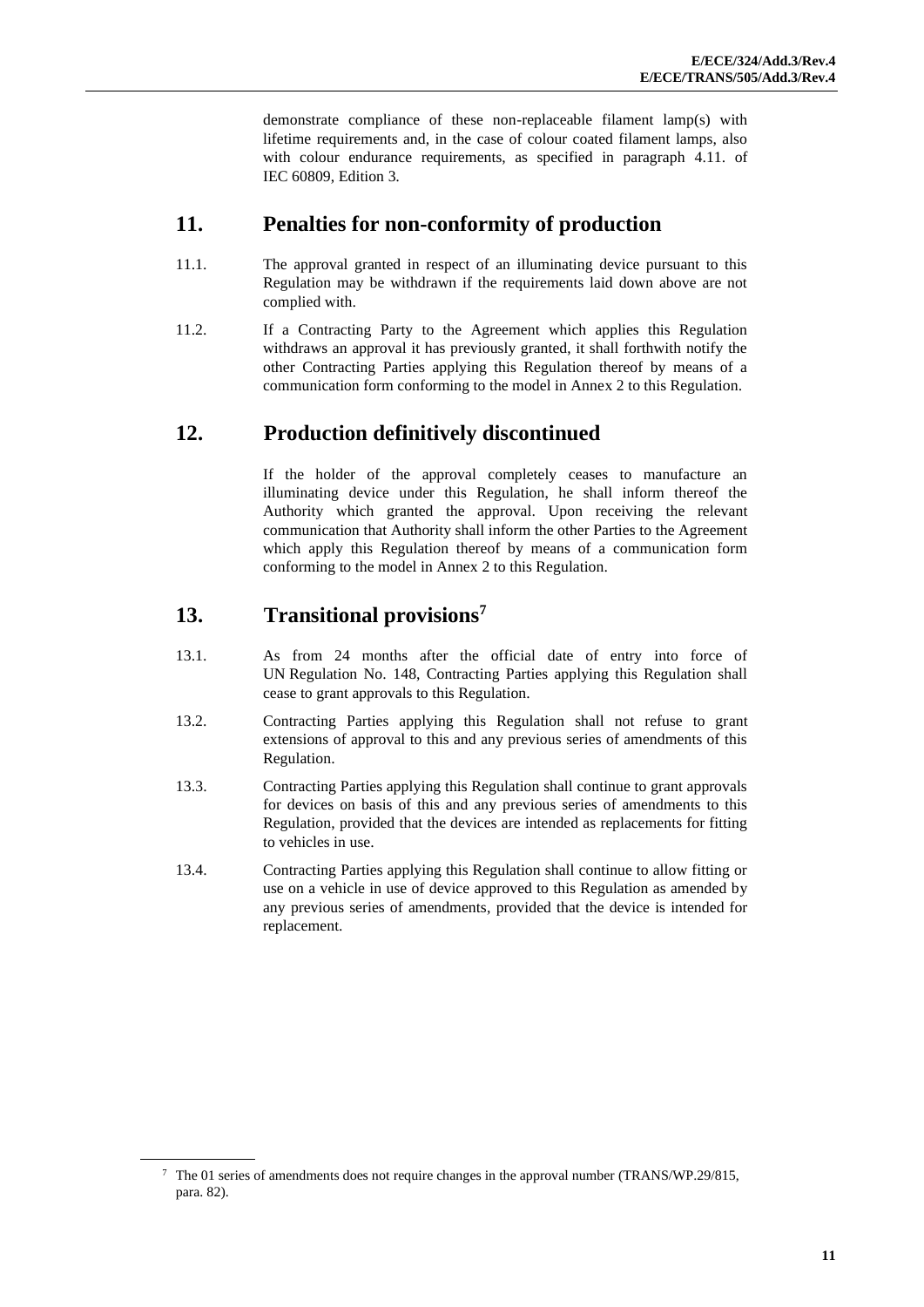## <span id="page-11-0"></span>**14. Names and addresses of Technical Services conducting approval tests, and of Type Approval Authorities**

The Contracting Parties to the Agreement which apply this Regulation shall communicate to the Secretariat of the United Nations the names and addresses of the Technical Services conducting approval tests and of the Type Approval Authorities which grant approval and to which forms certifying approval or refusal or withdrawal or approval, issued in other countries, are to be sent.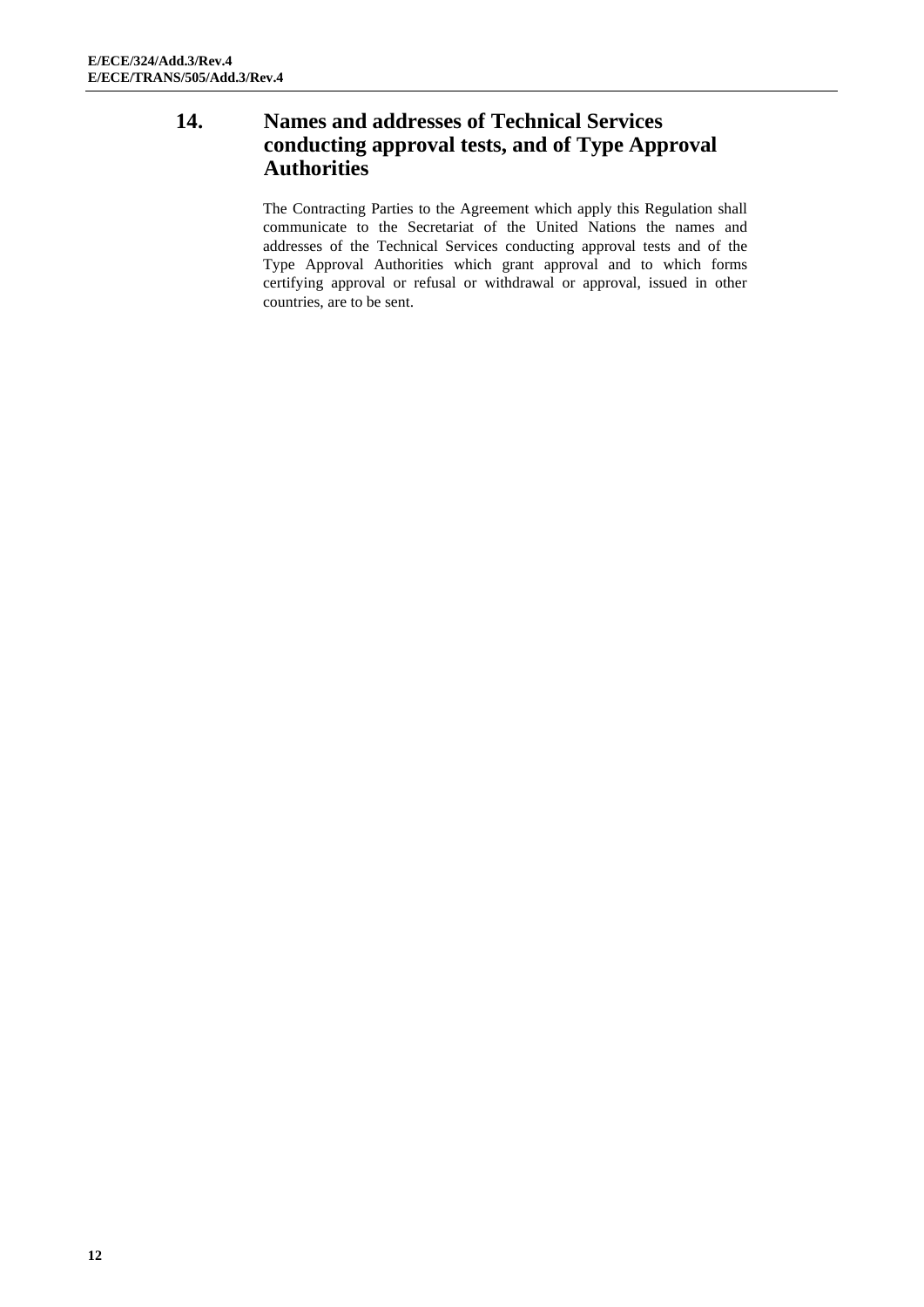## <span id="page-12-1"></span><span id="page-12-0"></span>**Arrangement of approval marks**

Figure 1 **(Marking for single lamps)** Model A



 $a = 5$  mm min

The device bearing the approval mark shown above is a device for the illumination of a vehicle's rear registration plate (L) approved in the Netherlands (E 4) pursuant to UN Regulation No. 4 under approval number 2439. The approval number indicates that the approval was granted in accordance with the requirements of UN Regulation No. 4 in its original form or as amended by the respective supplements to the Regulation in its original form, as the case may be.<sup>1</sup>

<sup>&</sup>lt;sup>1</sup> The 01 series of amendments does not require changes in the approval number (TRANS/WP.29/815, para. 82).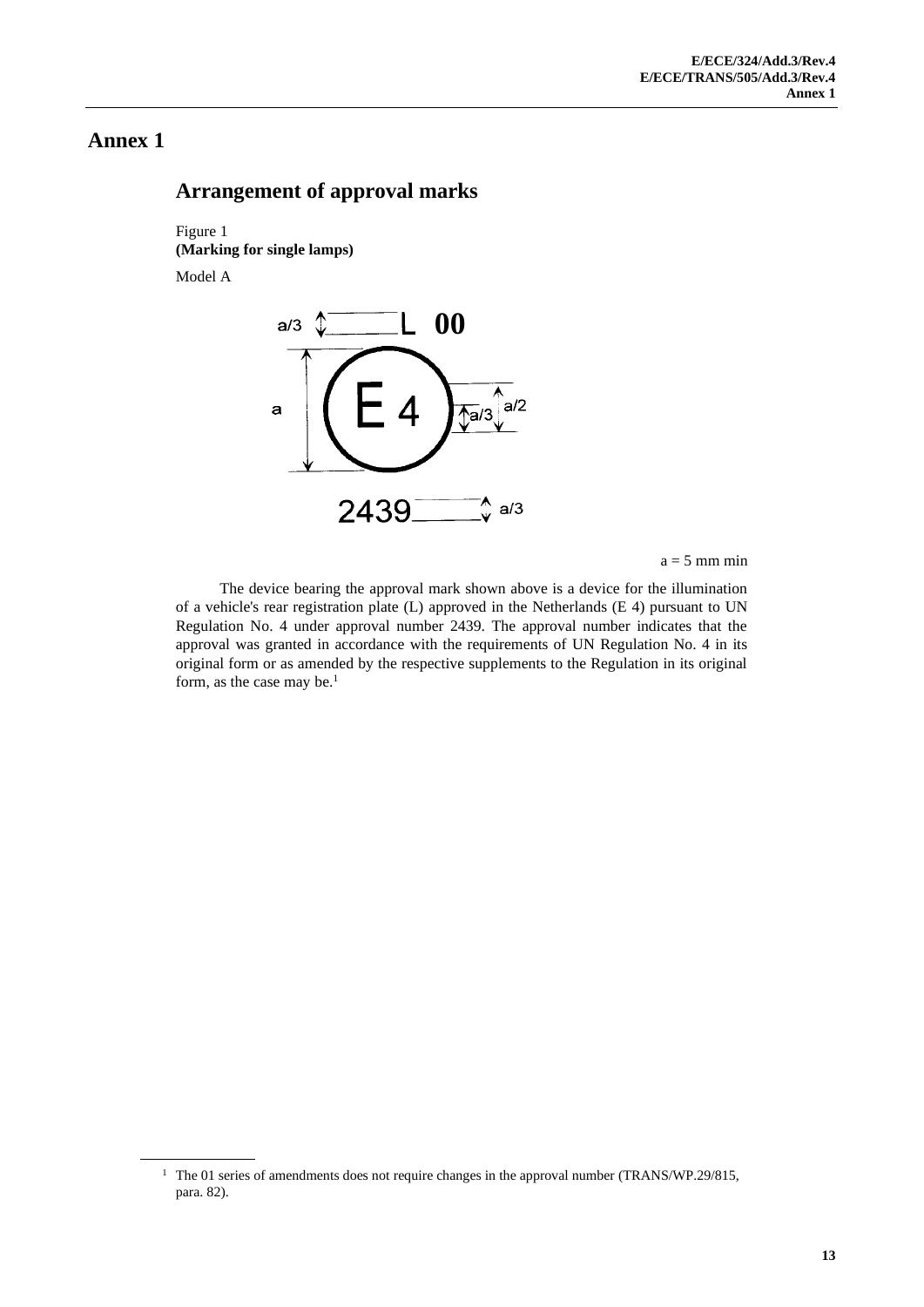#### Figure 2

#### **Simplified marking for grouped, combined or reciprocally incorporated lamps**

(The vertical and horizontal lines schematize the shape of the light-signalling device. These are not part of the approval mark).

#### **Model B**



### Model C

| $\begin{array}{ccc} \text{R} & \text{2a} & \text{1A} \\ \text{01} & \text{01} & \text{02} \end{array}$<br>L<br>$00\,$<br>S2 AR F<br>01<br>$00\quad \  \, 00$<br>3333 |  |
|----------------------------------------------------------------------------------------------------------------------------------------------------------------------|--|
| E <sub>4</sub>                                                                                                                                                       |  |

#### **Model D**

|  |  | R 2a 1A<br>01 01 02<br>S2 AR F<br>01 00 | $00\,$ | L<br>$0 \\ 0$ |
|--|--|-----------------------------------------|--------|---------------|
|  |  | 3333<br>$E_4$                           |        |               |

*Note:* The three examples of approval marks, models B, C and D represent three possible variants of the marking of a lighting device when two or more lamps are part of the same unit of grouped, combined or reciprocally incorporated lamps. This approval mark shows that the device was approved in the Netherlands (E4) under approval number 3333 and comprising: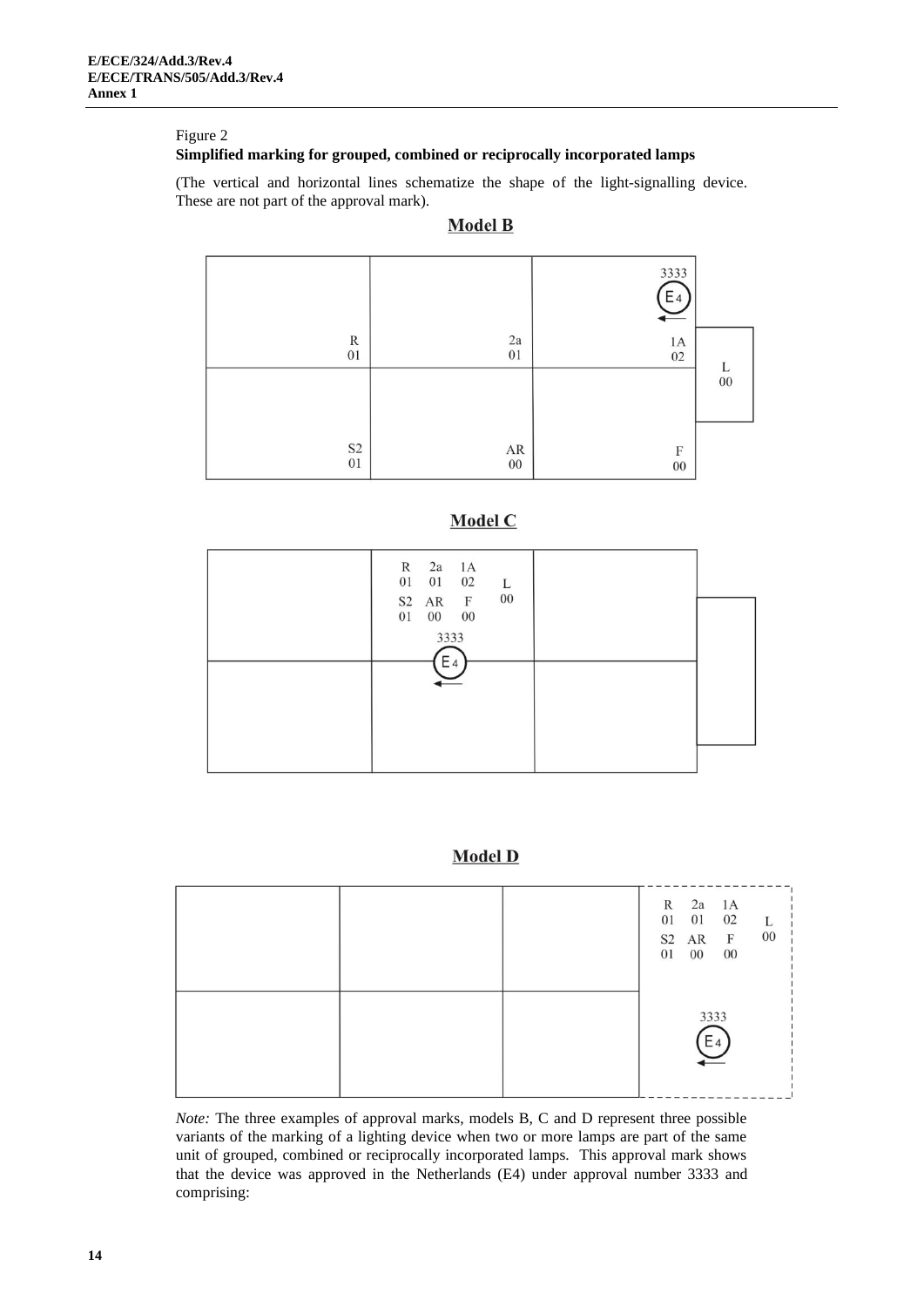A retro reflector of class IA approved in accordance with the 02 series of amendments to UN Regulation No. 3;

A rear direction indicator of category 2a approved in accordance with the 01 series of amendments to UN Regulation No. 6;

A red rear position lamp (R) approved in accordance with the 01 series of amendments to UN Regulation 7;

A rear fog lamp (F) approved in accordance with UN Regulation No. 38 in its original form;

A reversing lamp (AR) approved in accordance with UN Regulation No. 23 in its original form;

A stop lamp with two levels of illumination (S2) approved in accordance with the 01 series of amendments to UN Regulation No. 7;

A rear registration plate illuminating device (L) approved in accordance with UN Regulation No. 4 in its original form.

#### Figure 3 **Light source modules**

Model E

# MD E3 17325

The light source module bearing the identification code shown above has been approved together with a lamp approved in Italy (E3) under approval number 17325.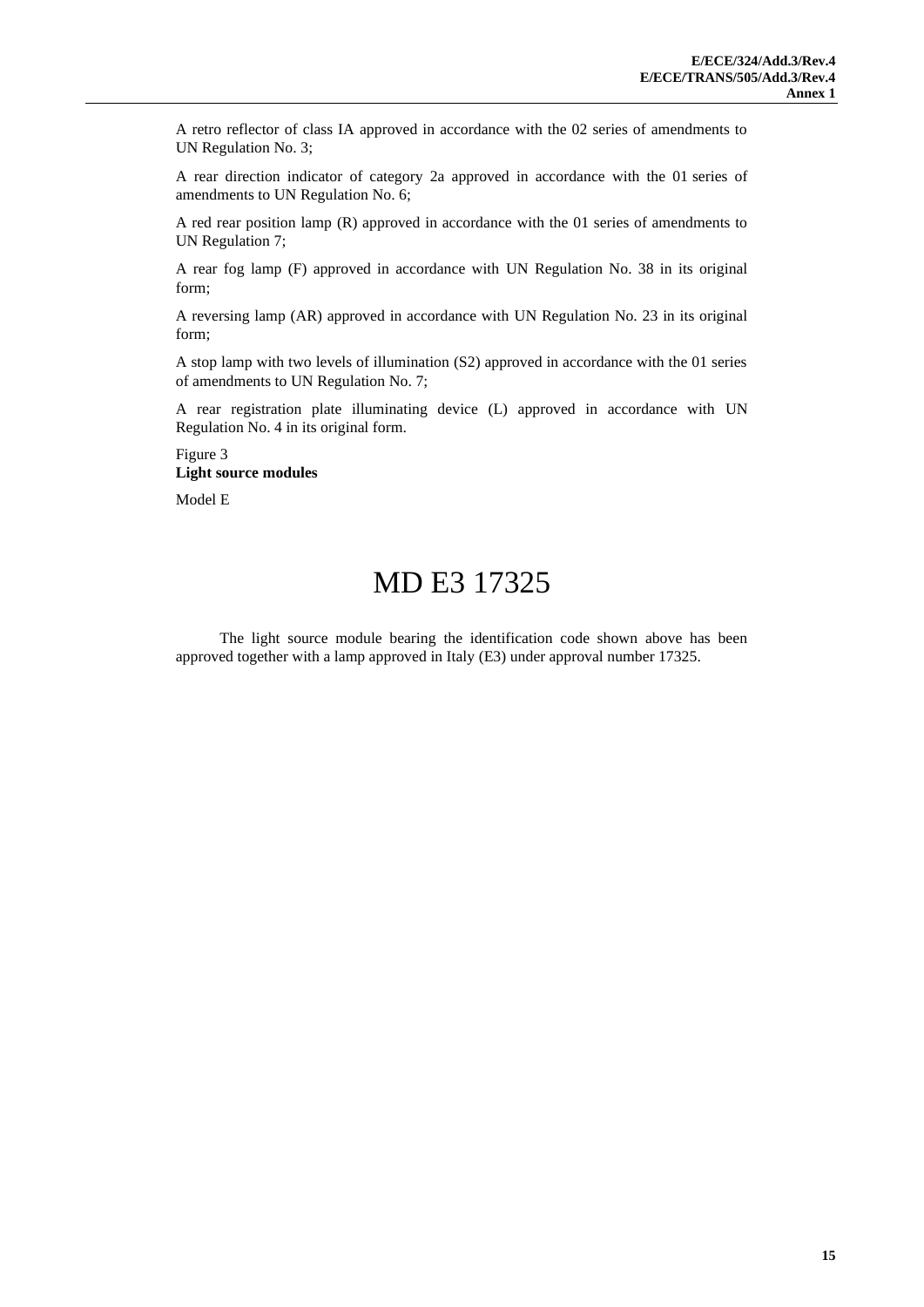## <span id="page-15-0"></span>**Communication**

(Maximum format: A4 (210 x 297 mm))

| issued by: | Name of administration: |
|------------|-------------------------|
|            |                         |
|            |                         |
|            |                         |
|            |                         |
|            |                         |
|            |                         |
|            |                         |

| concerning: <sup>2</sup> Approval granted |
|-------------------------------------------|
| Approval extended                         |
| Approval refused                          |
| Approval withdrawn                        |
| Production definitively discontinued      |
|                                           |

of a type of device for the illumination of rear registration plates of motor vehicles (except motor cycles) and their trailers pursuant to UN Regulation No. 4

| 1. |                                                                                                                                                                            |
|----|----------------------------------------------------------------------------------------------------------------------------------------------------------------------------|
| 2. |                                                                                                                                                                            |
| 3. |                                                                                                                                                                            |
| 4. | If applicable, name and address of manufacturer's representative                                                                                                           |
| 5. |                                                                                                                                                                            |
| 6. |                                                                                                                                                                            |
| 7. |                                                                                                                                                                            |
| 8. |                                                                                                                                                                            |
| 9. | Concise description: <sup>3</sup>                                                                                                                                          |
|    | Device for illuminating:                                                                                                                                                   |
|    | Category 1a, 1b, 1c, 2a, 2b $^2$                                                                                                                                           |
|    |                                                                                                                                                                            |
|    | Light source module: $Yes/No2$                                                                                                                                             |
|    |                                                                                                                                                                            |
|    | Geometrical conditions of installation (position(s) and inclination(s) of the device in<br>relation to the space to be occupied by the registration plate and/or different |

<sup>&</sup>lt;sup>1</sup> Distinguishing number of the country which has granted/refused/withdrawn approval (see approval provisions in the Regulation).

<sup>&</sup>lt;sup>2</sup> Strike out which does not apply.

<sup>&</sup>lt;sup>3</sup> For lamps with non-replaceable light sources indicate the number and the total wattage of the light sources.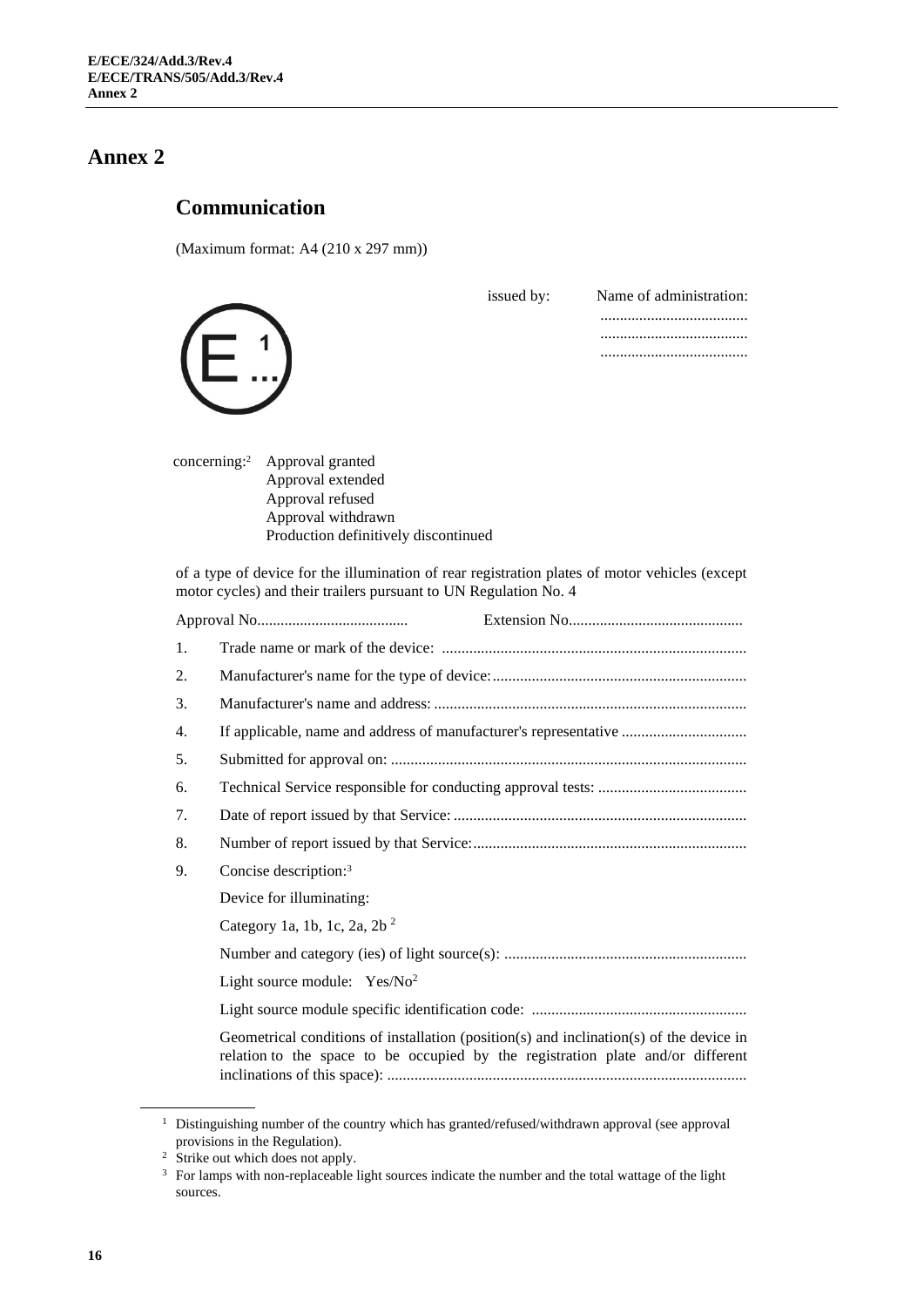| 12. Approval granted/extended/refused/withdrawn: <sup>2</sup> |
|---------------------------------------------------------------|
|                                                               |
|                                                               |
|                                                               |
|                                                               |

16. The list of documents deposited with the Type Approval Authority which has granted approval is annexed to this communication and may be obtained on request.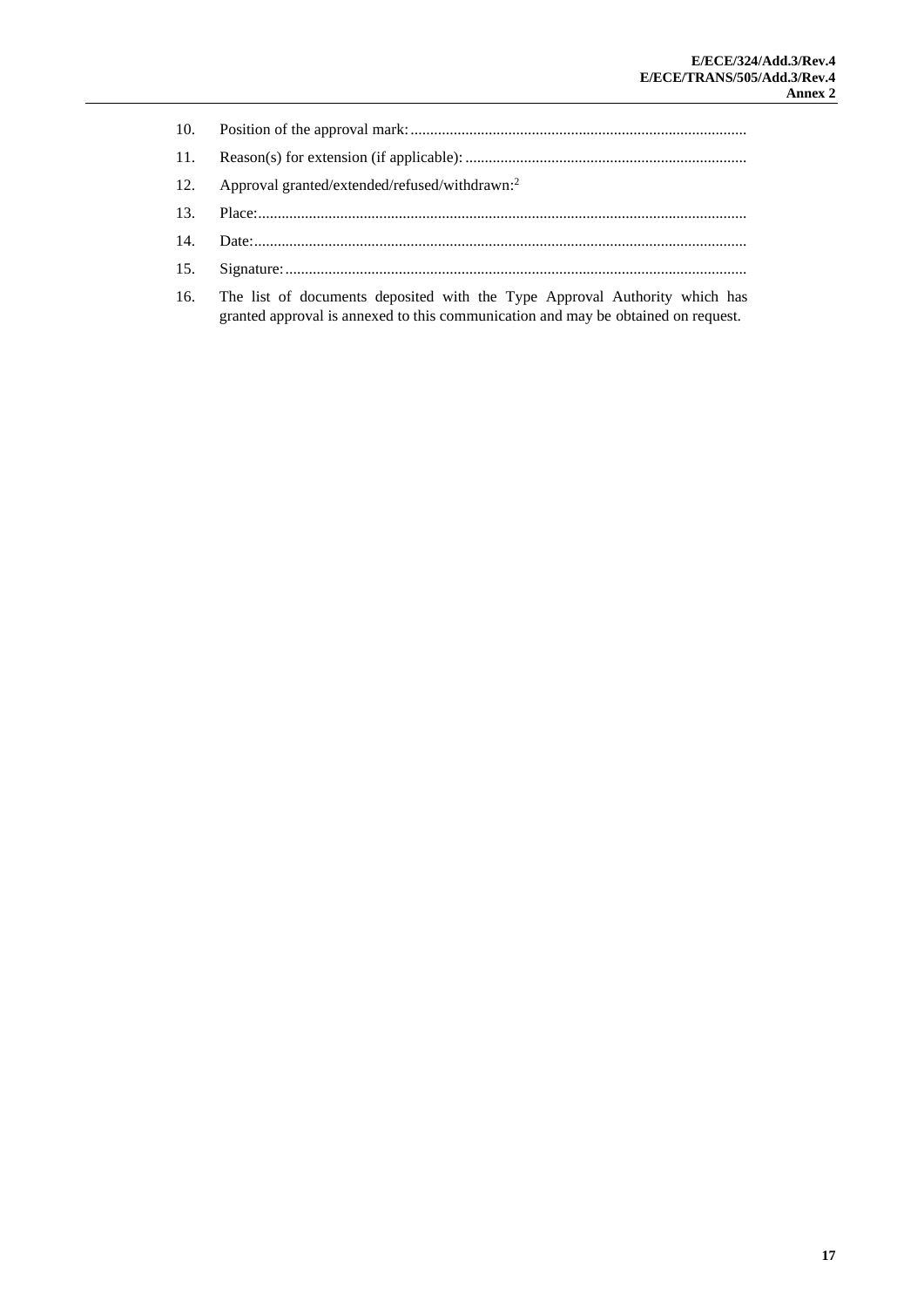# **Measurement points for test purposes**

(a) Category 1a (340 x 240 mm)



(b) Category 1b (520 x 120 mm)

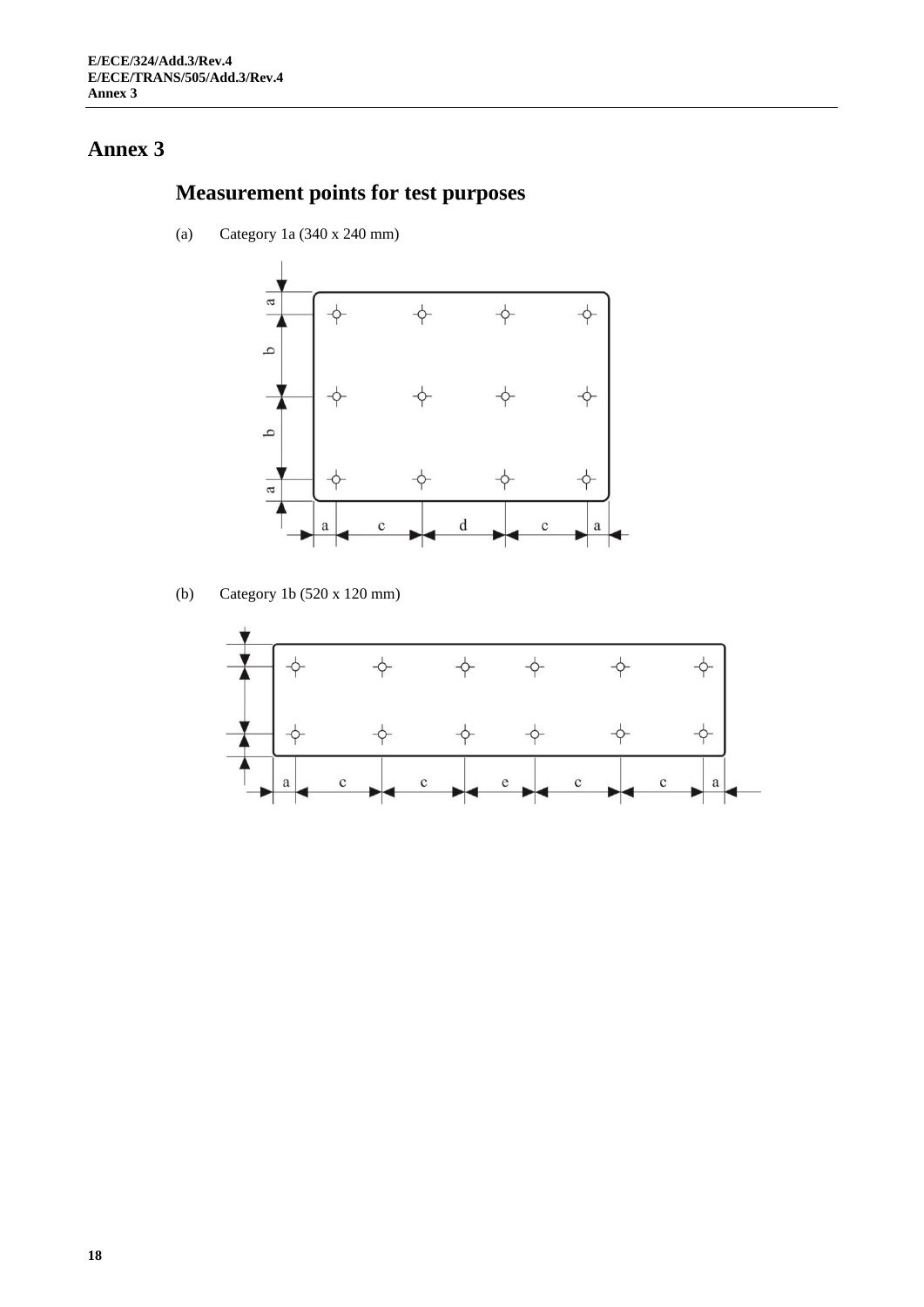(c) Category 1c (255 x 165 mm)



## Category 2a (330 x 165 mm)



- $i = 32.5$  mm
- $j = 100$  mm
- $k = 50$  mm
- $l = 100$  mm
- $m = 40$  mm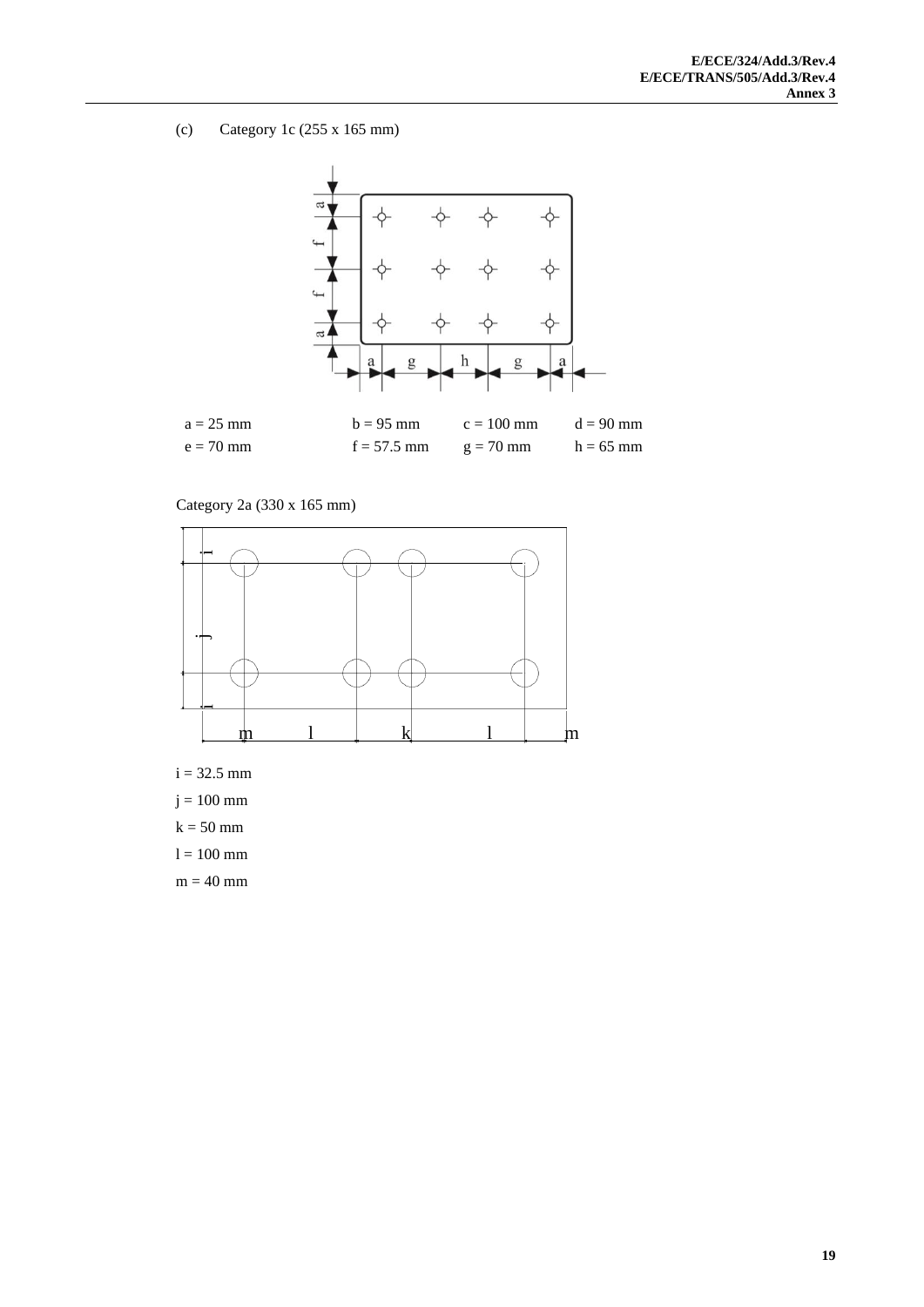



*Note*: In the case of devices for illuminating two or all of the plates, the measurement points used are obtained by combining the corresponding drawings above in accordance with the outline indicated by the make or manufacturer; however, if two measurement points are less than 30 mm apart, only one shall be used.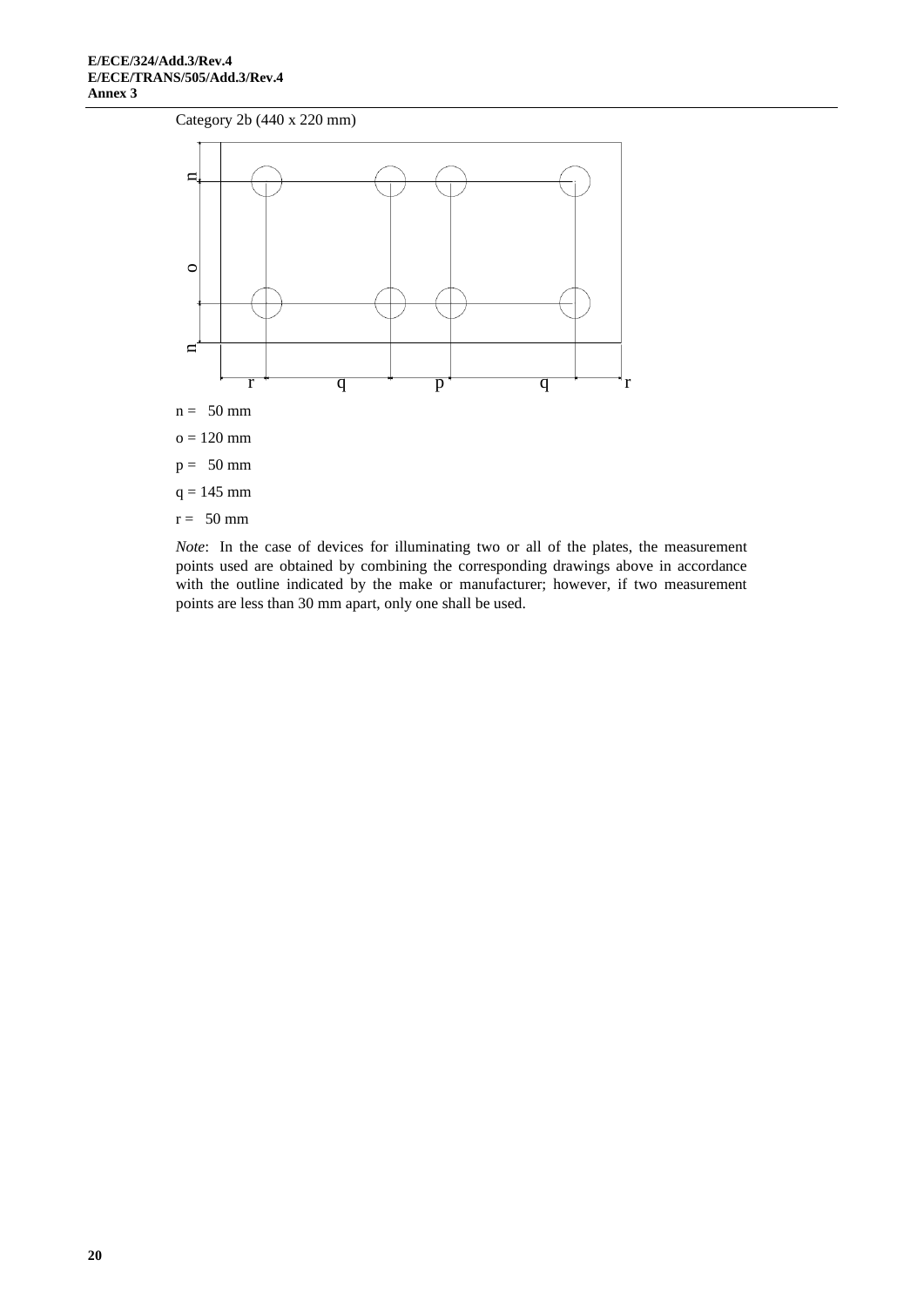

# <span id="page-20-0"></span>**Minimum field of visibility of the surface to be illuminated**

- 1. The field-of-visibility angles shown above relate only to the relative positions of the illuminating device and the space for the registration plate.
- 2. The field of visibility of the registration plate when mounted on the vehicle remains subject to the relevant national regulations.
- 3. The angles shown take account of the partial occultation caused by the illuminating device. They must be adhered to in the directions in which there is most occultation. The illuminating devices must be such as to reduce the areas partly occulted to the minimum strictly necessary.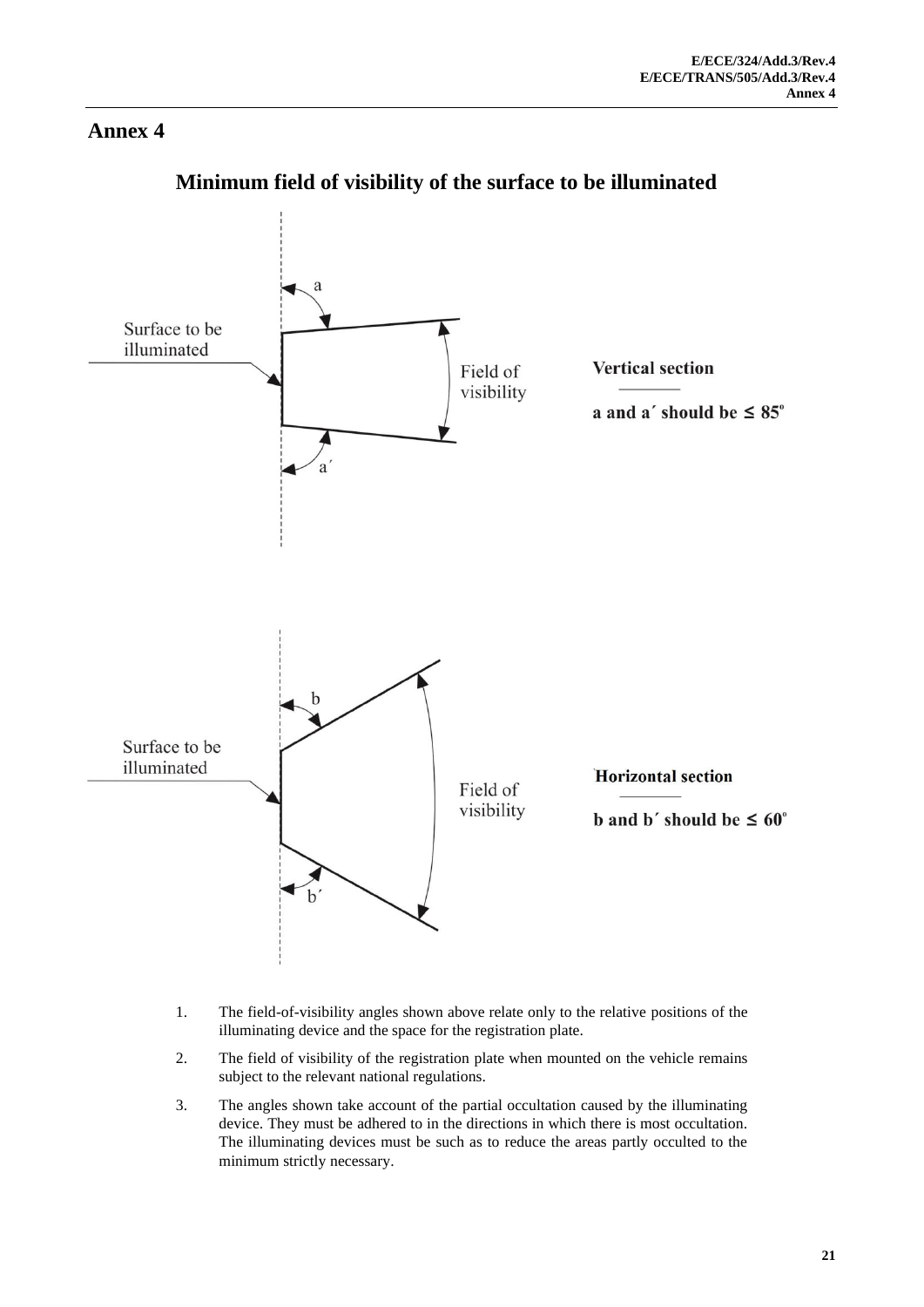# <span id="page-21-0"></span>**Photometric measurement of lamps equipped with several light sources**

- 1. The photometric performance shall be checked:
- 1.1. For non-replaceable light sources (filament lamps and other):

With the light sources present in the lamp, in accordance with paragraph 5.2.1. of this Regulation.

1.2. For replaceable light sources:

When equipped with light sources at 6.75 V, 13.5 V or 28.0 V, the luminance values produced shall be corrected. For filament lamps the correction factor is the ratio between the reference luminous flux and the mean value of the luminous flux found at the voltage applied  $(6.75 \text{ V}, 13.5 \text{ V} \text{ or } 28.0 \text{ V})$ .

For LED light sources the correction factor is the ratio between the objective luminous flux and the mean value of the luminous flux found at the voltage applied (6.75 V, 13.5 V or 28.0 V).

The actual luminous fluxes of each light source used shall not deviate more than  $\pm$ 5 per cent from the mean value. Alternatively and in case of filament lamps only a standard filament lamp may be used in turn, in each of the individual positions, operated at its reference flux, the individual measurements in each position being added together.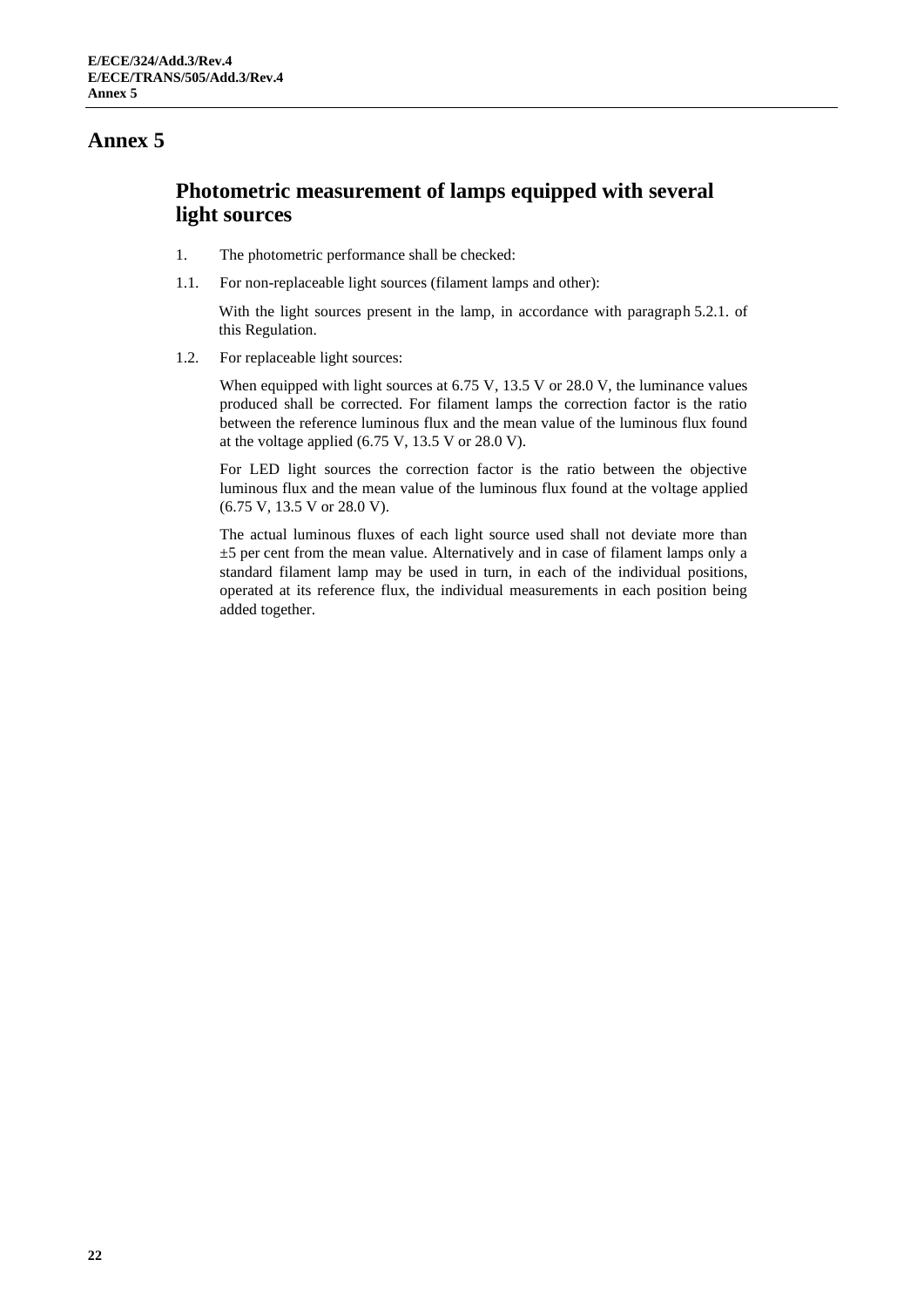# <span id="page-22-0"></span>**Minimum requirements for conformity of production control procedures**

#### 1. General

- 1.1. The conformity requirements shall be considered satisfied from a mechanical and geometric standpoint, if the differences do not exceed inevitable manufacturing deviations within the requirements of this Regulation.
- 1.2. With respect to photometric performances, the conformity of mass-produced devices shall not be contested if, when testing according to paragraph 8 of this Regulation, the photometric performances as set forth in paragraph 9 of this Regulation of any device chosen at random and equipped with a standard light source, or when the devices are equipped with non-replaceable light sources (filament lamps or other), and when all measurements are made at 6.75 V, 13.5 V or 28.0 V respectively:
- 1.2.1. No measured value deviates unfavourably by more than 20 per cent from the values prescribed in this Regulation.
- 1.2.2. With respect to the gradient of luminance the unfavourable deviation may be:

| $2.5 \times$ Bo/cm comparable to | 20 per cent |
|----------------------------------|-------------|
| $3.0 \times$ Bo/cm comparable to | 30 per cent |

- 1.2.3. If, in the case of a device equipped with a replaceable light source and if results of the test described above do not meet the requirements, tests on devices shall be repeated using another standard light source.
- 1.2.4. In the case of non-replaceable filament lamp(s) or light source module(s) equipped with non-replaceable filament lamps, at any conformity of production check:
- 1.2.4.1. The holder of the approval mark shall demonstrate the use in normal production and show the identification of the non-replaceable filament lamp(s) as indicated in the type approval documentation;
- 1.2.4.2. In the case where doubt exists in respect to compliance of the nonreplaceable filament lamp(s) with lifetime requirements and/or, in the case of colour coated filament lamps, with colour endurance requirements, as specified in paragraph 4.11. of IEC 60809, Edition 3, conformity shall be checked (by the light source manufacturer indicated in the type approval documentation) as specified in paragraph 4.11. of IEC 60809, Edition 3.
- 2. Minimum requirements for verification of conformity by the manufacturer

For each type of device the holder of the approval mark shall carry out at least the following tests, at appropriate intervals. The tests shall be carried out in accordance with the provisions of this Regulation.

If any sampling shows non-conformity with regard to the type of test concerned, further samples shall be taken and tested. The manufacturer shall take steps to ensure the conformity of the production concerned.

2.1. Nature of tests

Tests of conformity in this Regulation shall cover the photometric characteristics.

- 2.2. Methods used in tests
- 2.2.1. Tests shall generally be carried out in accordance with the methods set out in this Regulation.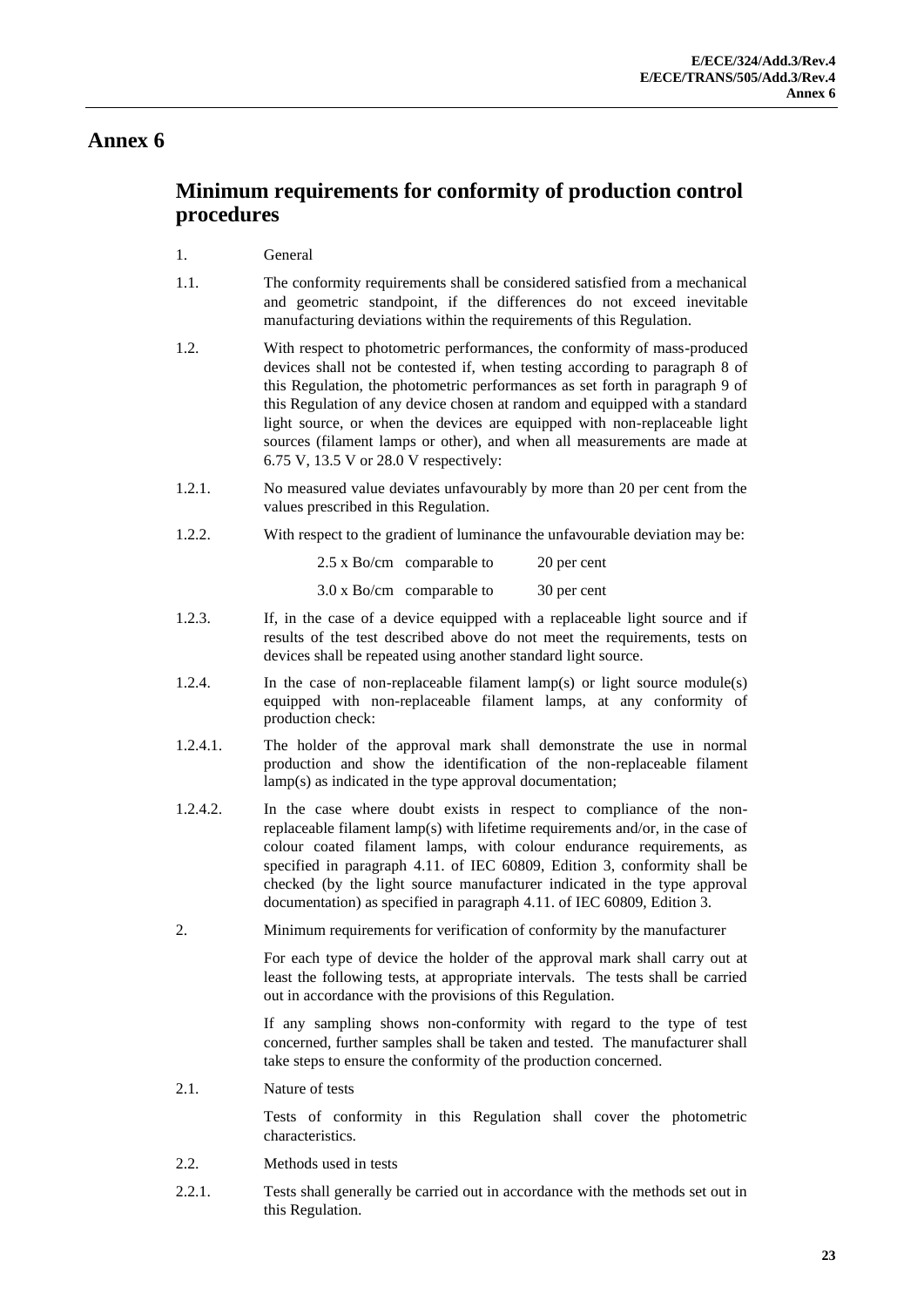| 2.2.2. | In any test of conformity carried out by the manufacturer, equivalent methods<br>may be used with the consent of the Type Approval Authority responsible for<br>approval tests. The manufacturer is responsible for proving that the applied<br>methods are equivalent to those laid down in this Regulation. |
|--------|---------------------------------------------------------------------------------------------------------------------------------------------------------------------------------------------------------------------------------------------------------------------------------------------------------------|
| 2.2.3. | The application of paragraphs 2.2.1. and 2.2.2. requires regular calibration of<br>test apparatus and its correlation with measurements made by a Type<br>Approval Authority.                                                                                                                                 |
| 2.2.4. | In all cases, the reference methods shall be those of this Regulation,<br>particularly for the purpose of administrative verification and sampling.                                                                                                                                                           |
| 2.3.   | Nature of sampling                                                                                                                                                                                                                                                                                            |
|        | Samples of devices shall be selected at random from the production of a<br>uniform batch. A uniform batch means a set of devices of the same type,<br>defined according to the production methods of the manufacturer.                                                                                        |
|        | The assessment shall in general cover series production from individual<br>factories. However, a manufacturer may group together records concerning<br>the same type from several factories, provided these operate under the same<br>quality system and quality management.                                  |
| 2.4.   | Measured and recorded photometric characteristics                                                                                                                                                                                                                                                             |
|        | The sampled device shall be subjected to photometric measurements<br>provided for in the Regulation.                                                                                                                                                                                                          |
| 2.5.   | Criteria governing acceptability                                                                                                                                                                                                                                                                              |
|        | The manufacturer is responsible for carrying out a statistical study of the test<br>results and for defining, in agreement with the Type Approval Authority,                                                                                                                                                  |

criteria governing the acceptability of his products in order to meet the specifications laid down for verification of conformity of products in paragraph 10.1. of this Regulation.

The criteria governing the acceptability shall be such that, with a confidence level of 95 per cent, the minimum probability of passing a spot check in accordance with Annex 7 (first sampling) would be 0.95.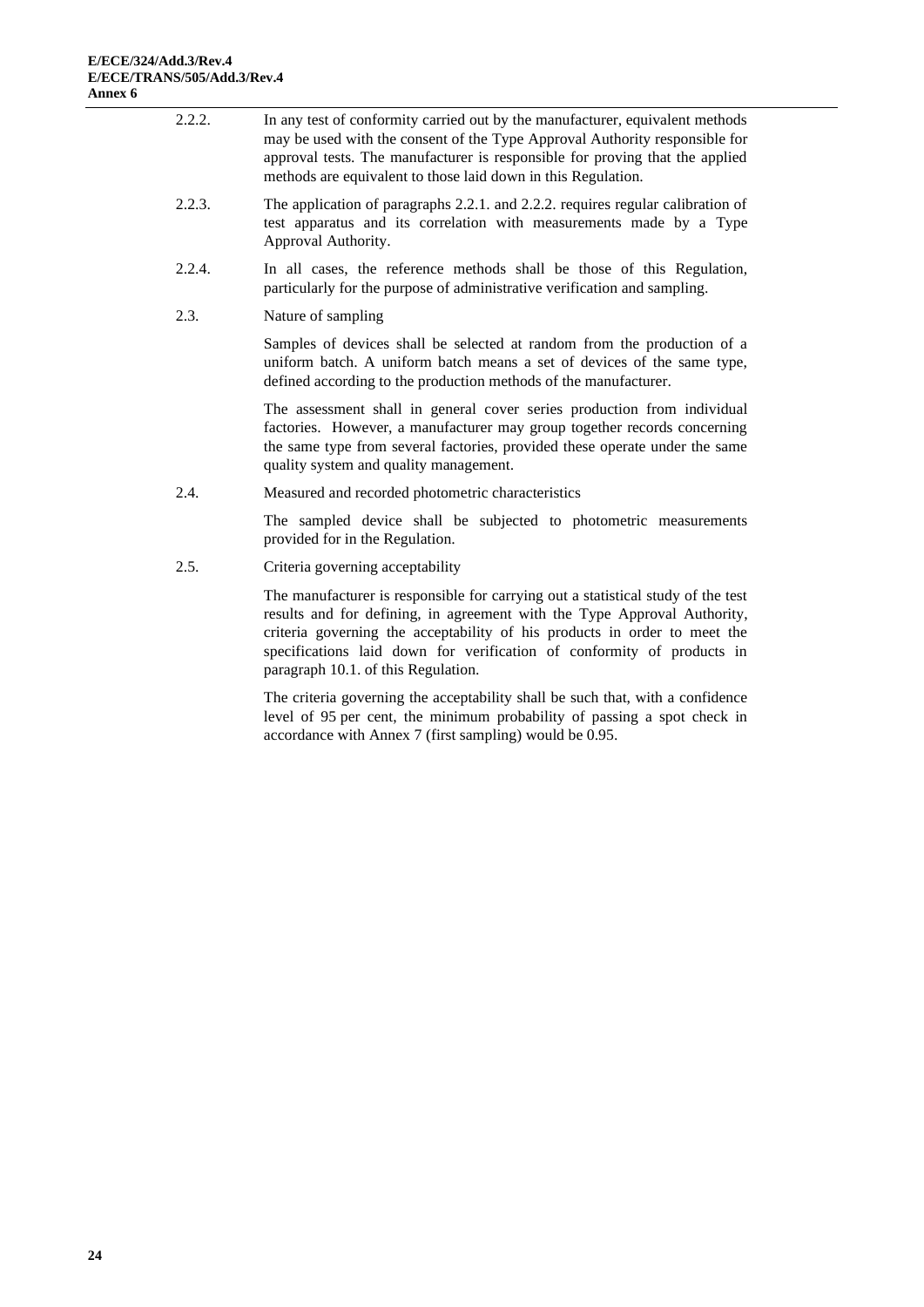## <span id="page-24-0"></span>**Minimum requirements for sampling by an inspector**

- 1. General
- 1.1. The conformity requirements shall be considered satisfied from a mechanical and a geometric standpoint, in accordance with the requirements of this Regulation, if any, if the differences do not exceed inevitable manufacturing deviations.
- 1.2. With respect to photometric performances, the conformity of mass-produced devices shall not be contested if, when testing according to paragraph 8. of this Regulation, the photometric performances as set forth in paragraph 9. to this Regulation of any device chosen at random and equipped with a standard light source, or when the devices are equipped with non-replaceable light sources (filament lamps or other), and when all measurements are made at 6.75 V, 13.5 V or 28.0 V respectively:
- 1.2.1. According to the requirements in paragraph 1.2.1. of Annex 6 to this Regulation are met.
- 1.2.2. In the case of a device equipped with a replaceable light source, if results of the test described above do not meet the requirements, tests on devices shall be repeated using another standard light source.
- 1.2.3. Devices with apparent defects are disregarded.
- 2. First sampling

In the first sampling four devices are selected at random. The first sample of two is marked A, the second sample of two is marked B.

2.1. The conformity of mass-produced devices shall not be contested if the deviation of any specimen of samples A and B (all four devices) is not more than 20 per cent.

> In the case, that the deviation of both devices of sample A is not more than 0 per cent, the measurement can be closed.

2.2. The conformity of mass-produced devices shall be contested if the deviation of at least one specimen of sample A or B is more than 20 per cent.

> The manufacturer shall be requested to bring his production in line with the requirements (alignment) and a repeated sampling according to paragraph 3. below shall be carried out within two months' time after the notification. The samples A and B shall be retained by the Technical Service until the entire CoP process is finished.

3. First repeated sample

A sample of four devices is selected at random from stock manufactured after alignment.

The first sample of two is marked C, the second sample of two is marked D.

3.1. The conformity of mass-produced devices shall not be contested if the deviation of any specimen of samples C and D (all four devices) is not more than 20 per cent.

> In the case, that the deviation of both devices of sample  $C$  is not more than 0 per cent, the measurement can be closed.

- 3.2. The conformity of mass-produced devices shall be contested if the deviation of at least.
- 3.2.1. One specimen of sample C and D is more than 20 per cent but the deviation of all specimen of these samples is not more than 30 per cent.